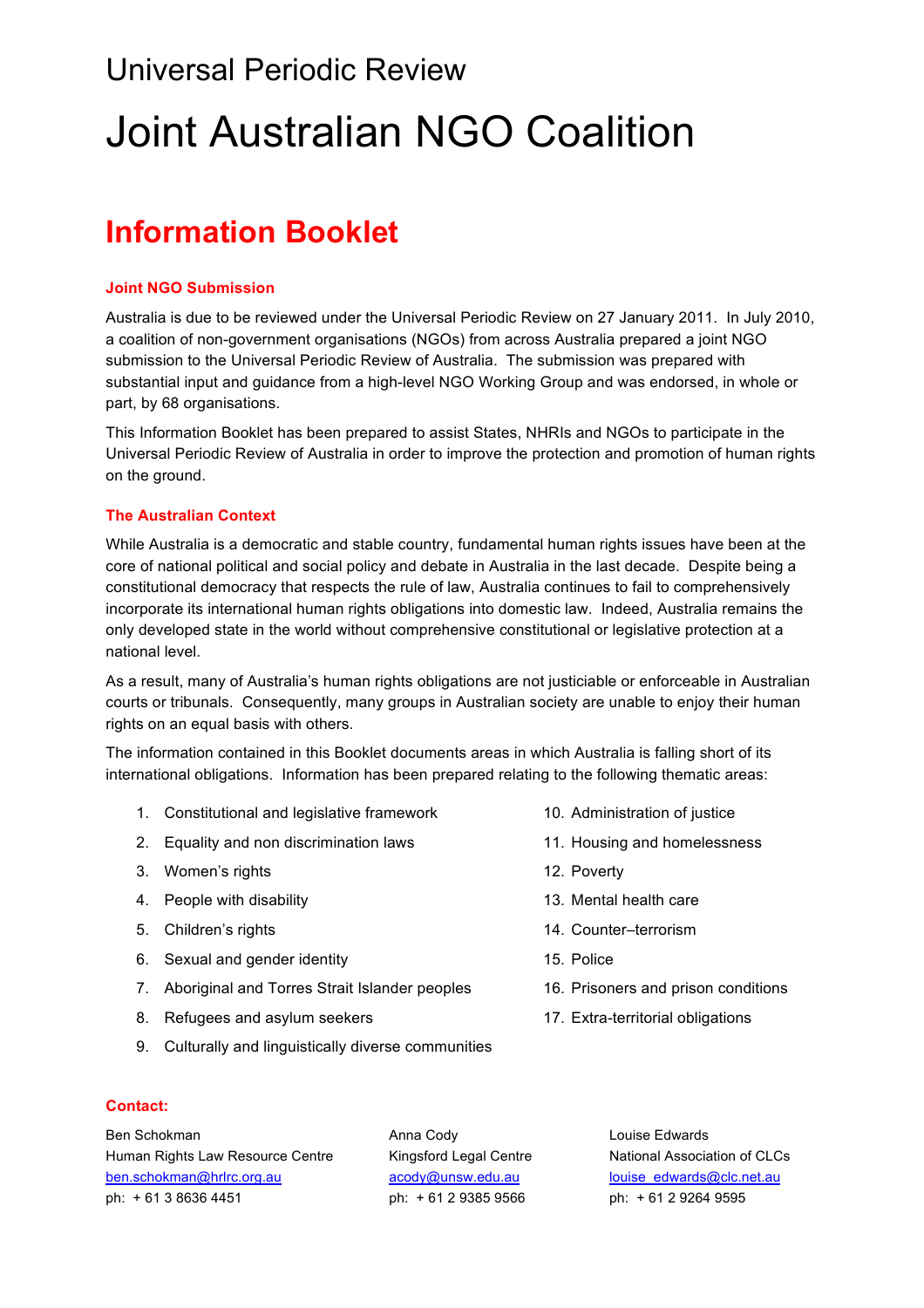**Fact Sheet 1**

## **Constitutional and legislative framework**

## **Incorporation of treaty obligations into domestic law**

#### **Suggested Question**

*How does Australia ensure compliance with its international human rights treaty obligations without comprehensive constitutional or legislative protection of human rights?*

#### **Background**

l

There is no overarching and comprehensive protection of human rights in Australian law, such as a bill of rights enshrined in the Australian Constitution or by legislation. In 2009, an independent review commissioned by the Australian Government found that Australia's legal and institutional protection of human rights is inadequate, particularly for individuals and communities that are marginalised or disadvantaged. $^1$  Despite widespread public support for the introduction of a Human Rights Act, $^2$  the Australian Government has said it will not consider the issue of comprehensive legal rights protection until at least 2014.

While Australia's domestic law contains a number of pieces of legislation that protect certain human rights, particularly the right to non-discrimination, they provide only patchwork protection. Most rights contained in the *ICCPR* and *ICESCR* are not justiciable or enforceable in Australian courts or tribunals. Where some protection exists, such as the *Racial Discrimination Act 1975* which partly implements the Convention on the Elimination of Racial Discrimination, the protections are merely Acts of Parliament and can be overridden by subsequent law. Indeed, the Australian Government can, and has, enacted laws which

override or suspend aspects of existing rights protections, and which pose a significant challenge to its compliance with international human rights law.<sup>3</sup>

#### **Proposed Recommendation**

That Australia fully incorporate its international human rights obligations into domestic law (with the aim of eventual Constitutional entrenchment) by introducing a comprehensive, judicially enforceable Human Rights Act.

## **Role of the Australian Human Rights Commission**

#### **Suggested Question**

*What steps has Australia taken to address the need for an expansion in the function and powers of the Australian Human Rights Commission so that it meets the standards for proper performance under the Paris Principles?*

#### **Background**

 $\overline{a}$ 

Although Australia does have an independent national human rights institution in accord with the Paris Principles, the authority of the Australian Human Rights Commission is limited to inquiry and complaints. The Commission cannot make enforceable determinations and there is no requirement that the Australian Government implement or even respond to its recommendations. There is also insufficient funding for the Commission to properly conduct its functions and activities.

#### **Proposed Recommendation**

That Australia ensure that the determinations and recommendations of the Australian Human Rights Commission are given greater weight and that the Commission is sufficiently funded to independently and effectively fulfil its mandate.

 $<sup>1</sup>$  A copy of the National Human Rights Consultation</sup> Committee's report on the protection and promotion of human rights in Australia is available at http://www.humanrightsconsultation.gov.au/www/nhrcc/

nhrcc.nsf/Page/Report.

 $2$  The national human rights consultation received over 28,000 public submissions in support of a Human Rights Act.

 $3$  See UPR Fact Sheet 7 on Aboriginal and Torres Strait Islander peoples.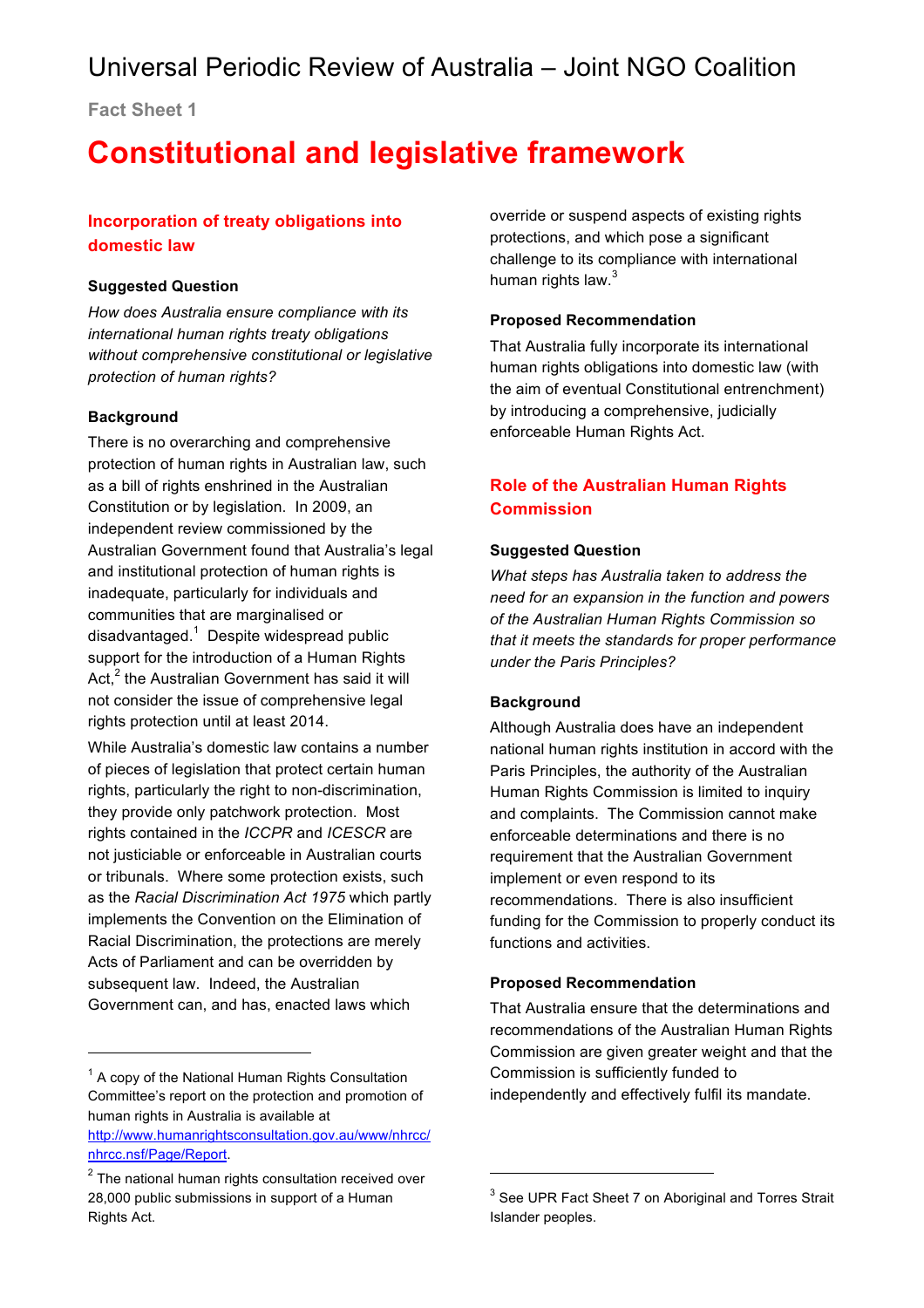## **Implementation of recommendations of UN human rights mechanisms**

### **Suggested Question**

*What institutional structures does Australia have in place to systematically implement and follow up on views and recommendations made by UN treaty bodies, special procedures and other UN human rights mechanisms?*

## **Background**

Australia lacks any institutional mechanism for the systematic domestic consideration and implementation of views and recommendations made by UN human rights mechanisms. Australia has a poor record of taking action in response to treaty body recommendations, which it does not recognise as legally authoritative, and has rejected the adverse findings and recommendations of the UN Human Rights Committee on a significant number of occasions.<sup>4</sup>

## **Proposed Recommendation**

That Australia extend the mandate of the proposed Joint Parliamentary Committee on Human Rights to include the consideration, follow up and oversight of implementation of recommendations and views of UN human rights mechanisms.

l

<sup>&</sup>lt;sup>4</sup> The views of the Human Rights Committee and the Australian Government's response can be found at http://www.ag.gov.au/www/agd/agd.nsf/Page/Human\_ri ghts and anti-discriminationCommunications.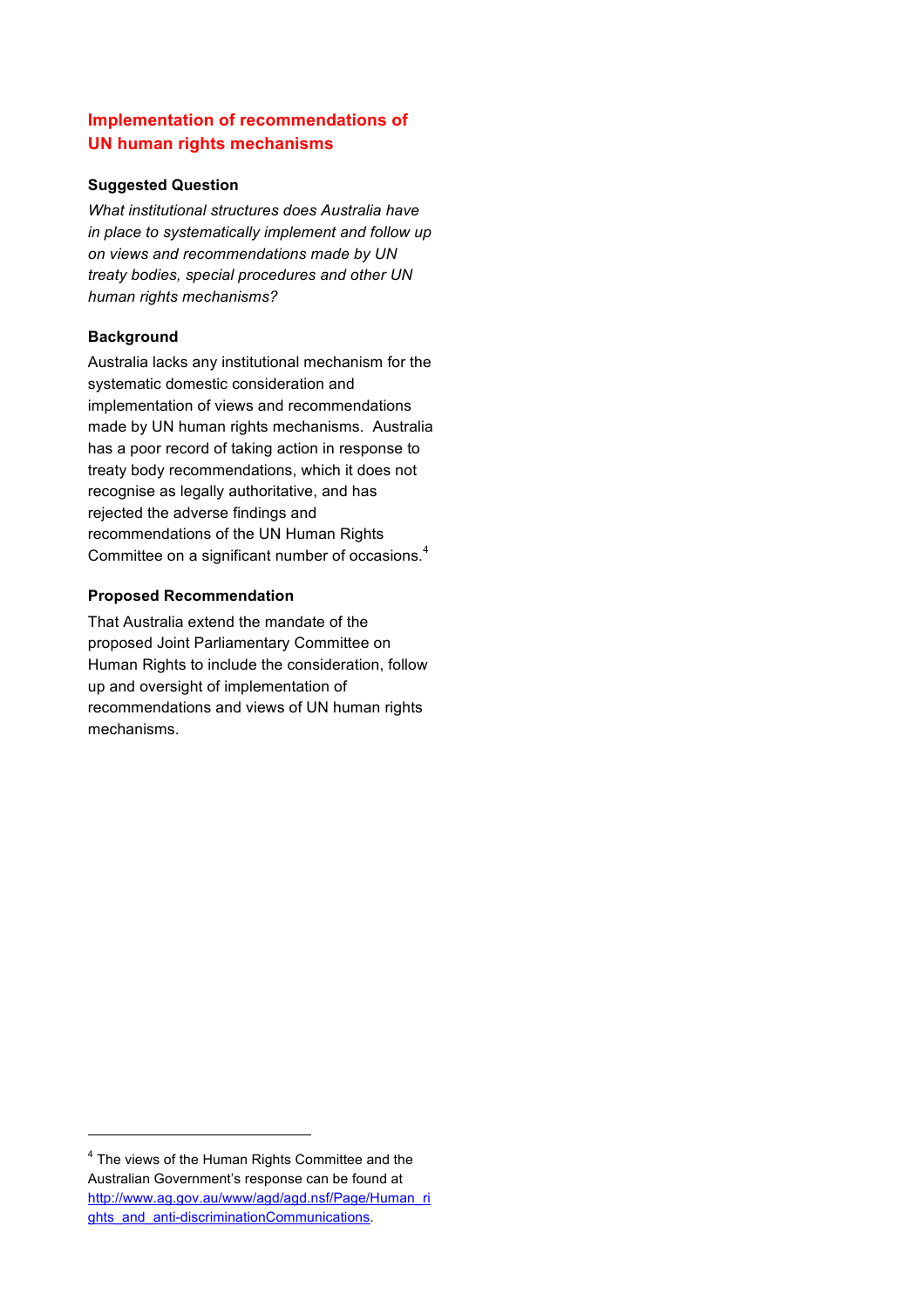**Fact Sheet 2**

## **Equality and non-discrimination laws**

## **Consolidation of equality laws**

#### **Suggested Question**

*Will the Australian Government's proposed consolidation of anti-discrimination laws enshrine the right to equality as contained in international human rights law?*

#### **Background**

l

Australia has enacted a number of laws to prevent discrimination, including the *Racial Discrimination Act 1975* (Cth), *Disability Discrimination Act 1992* (Cth), *Sex Discrimination Act 1984* (Cth) and the *Age Discrimination Act 2004* (Cth). Together, these laws provide only piecemeal protection of the right to non-discrimination.

Specifically, Australia's anti-discrimination laws are deficient in that they:

- are reactive and complaints-based;
- fail to actively promote equality or address systemic discrimination;
- do not address all grounds of discrimination or intersectional discrimination;<sup>5</sup> and
- are ineffective in areas that have been granted permanent exemptions.<sup>6</sup>

The UN Human Rights Committee noted in their 2009 Concluding Observations on Australia that it "remains concerned that the rights to equality and non-discrimination are not comprehensively protected in Australia in federal law" and recommends that Australia "adopt Federal legislation, covering all grounds and areas of discrimination to provide comprehensive protection to the rights to equality and non-

discrimination". <sup>7</sup> The Committee on Economic, Social and Cultural Rights, the Committee on the Elimination of Discrimination Against Women and the Committee on the Elimination of Racial Discrimination have similarly recommended that Australia strengthen its anti-discrimination laws.<sup>8</sup>

In April 2010, the Australian Government announced a commitment to "harmonise and consolidate Commonwealth antidiscrimination laws". Australia should use this opportunity to ensure that its equality laws meet the antidiscrimination and equality obligations articulated in its international obligations.

#### **Proposed Recommendation**

That Australia enact comprehensive equality legislation that addresses all prohibited grounds of discrimination, promotes substantive equality and provides effective remedies against systemic and intersectional discrimination.

## **Constitutional guarantee of equality**

#### **Suggested Question**

*Does the Australian Government support a Constitutional amendment enshrining the right to equality?*

#### **Background**

 $\overline{a}$ 

The Australian Constitution does not enshrine the right to equality and non-discrimination. As a result, anti-discrimination laws may be overridden by subsequent legislation, as is the case with the

 $5$  Under domestic law, sex, race, age and disability are all protected attribute. This is a narrower set of grounds that under international human rights treaties and does not include, for example, protection against discrimination on the grounds of sexual orientation, gender identity, religion or social status.

<sup>6</sup> For example, under the *Sex Discrimination Act 1984*  (Cth), sporting clubs, religious bodies and charities are permanently exempt from the operation of the Act.

<sup>7</sup> Human Rights Committee, *Concluding Observations: Australia*, CCPR/C/AUS/CO/5, 2 April 2009 [12].

<sup>&</sup>lt;sup>8</sup> Committee on Economic, Social and Cultural Rights, *Concluding Observations: Australia*, E/C.12/AUS/CO/4, 12 June 2009 [14]; Committee on the Elimination of Discrimination Against Women, *Concluding Observations: Australia*, CEDAW/C/AUS/CO/7, 30 July 2010 [25]; Committee on the Elimination of Racial Discrimination, *Concluding Observations: Australia*, CERD/C/AUS/CO/15-17, 27 August 2010 [10].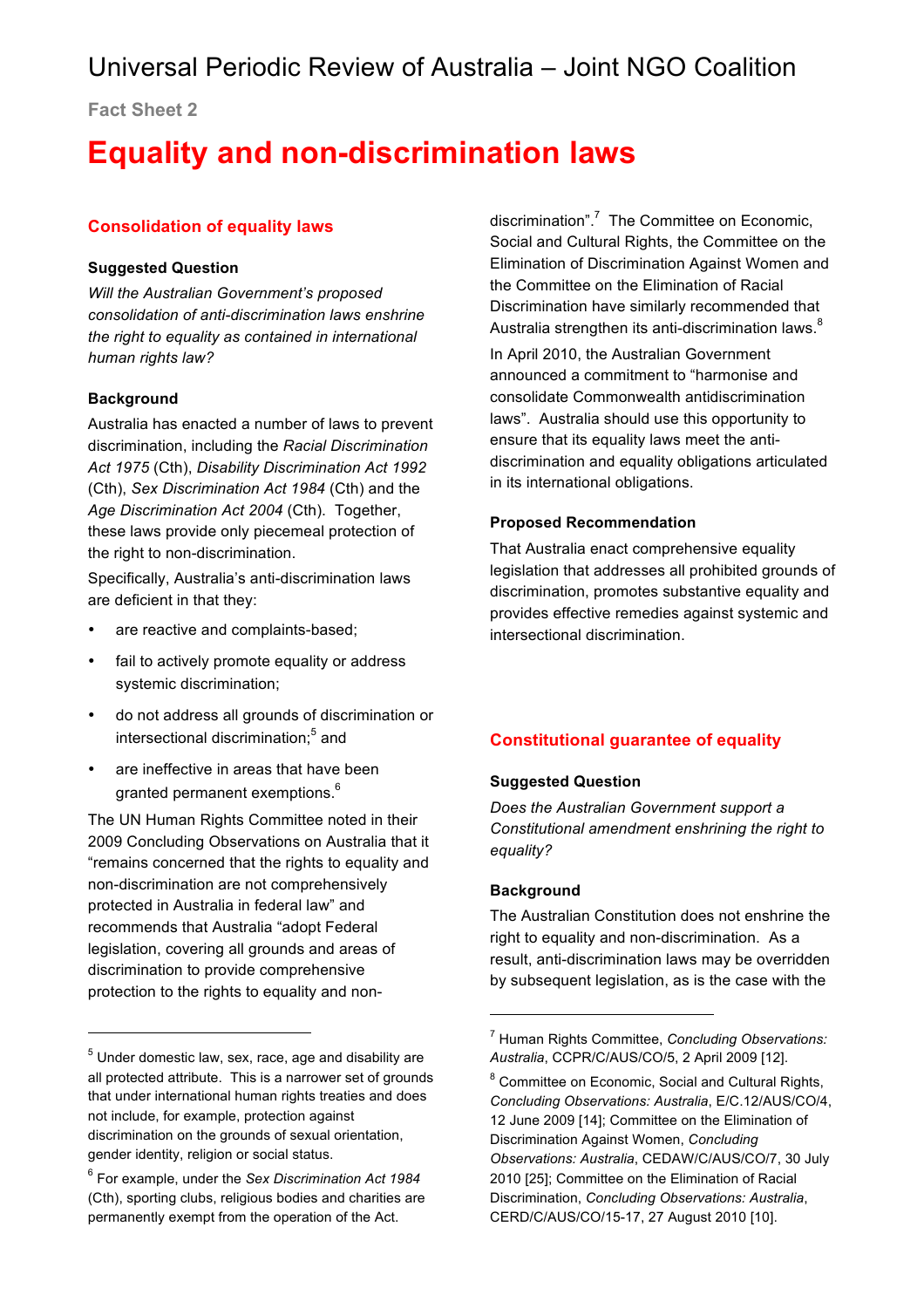Northern Territory Intervention laws (see Fact Sheet 7 on Aboriginal and Torres Strait Islander peoples).

## **Proposed Recommendation**

That Australia's proposed Equality Act include a provision mandating that an inquiry be held into a constitutional amendment aimed at enshrining the right to equality.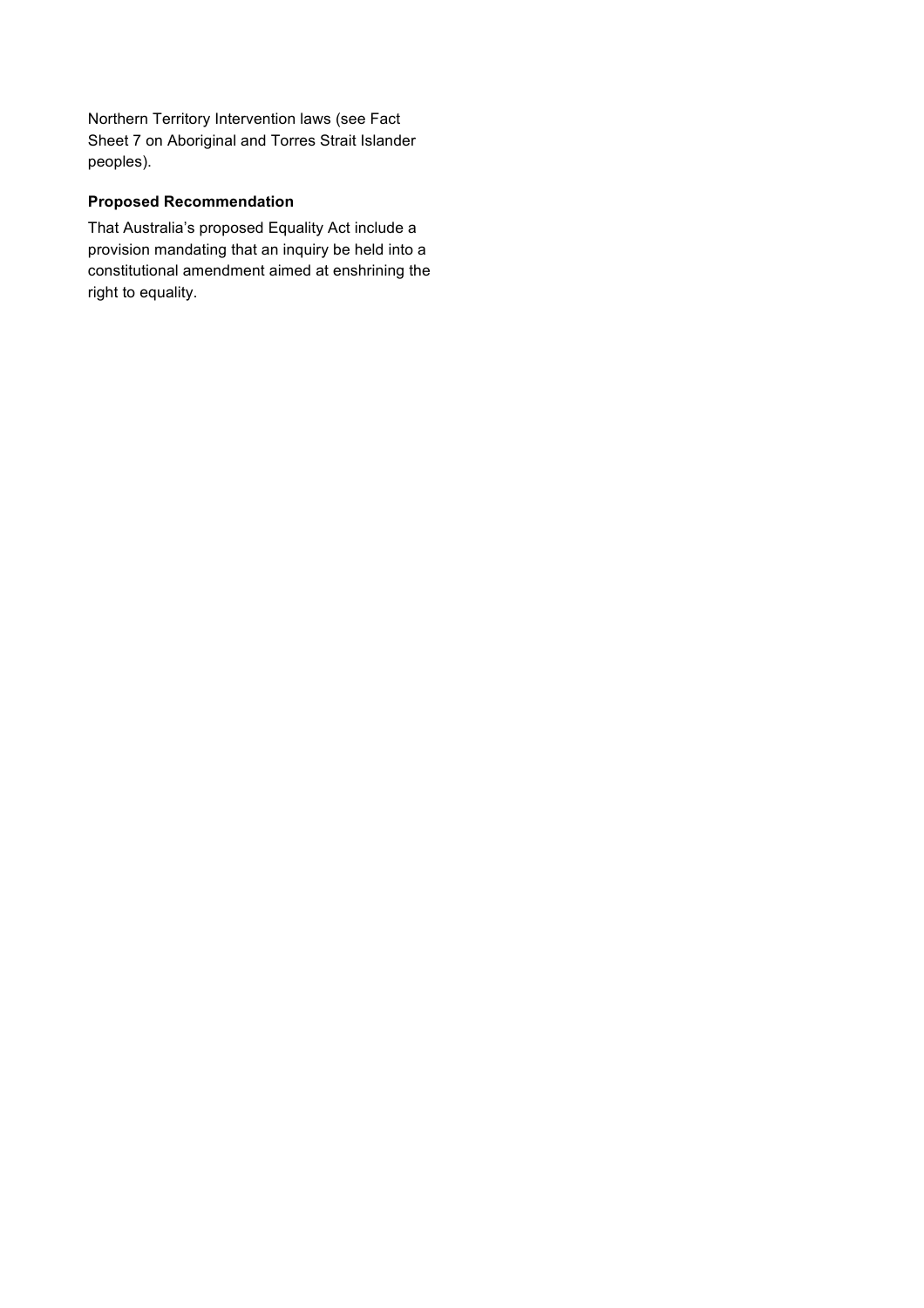**Fact Sheet 3**

## **Women's rights**

## **Consolidation of equality laws**

### **Suggested Question**

*How will the proposed consolidation of Australia's anti-discrimination laws ensure the adequate protection of CEDAW rights, substantive equality and effective remedies against systemic and intersectional discrimination?*

## **Background**

The *Sex Discrimination Act 1984* (SDA) does not adequately address systemic discrimination or promote substantive equality – there is no general prohibition on sex discrimination; the burden for addressing sex discrimination is on individual complainants; intersectional discrimination is not adequately addressed; and exemptions to the Act, such as those for religious institutions, perpetuate unfair and unreasonable discrimination against women. Protection from discrimination against women in the workforce remains inadequate, particularly in the areas of pregnancy and family responsibilities. Proposed changes to the SDA, which will improve protections against sexual harassment, and discrimination on the basis of breastfeeding and family responsibilities, are welcome but further improvements are needed, such as those recommended in the 2008 Senate Committee Inquiry into the SDA. The Australian Government has committed to consolidating and harmonising federal anti-discrimination law into a single Act and to considering the unimplemented Inquiry recommendations as part of this process, but it is not yet clear how this will happen.

## **Proposed Recommendation**

That Australia's consolidation and harmonisation of anti-discrimination laws be based on broad consultation and undertaken in a manner that strengthens anti-discrimination laws, including by addressing all prohibited grounds of discrimination, promoting substantive equality, providing effective remedies against systemic and intersectional discrimination, and implementing the remaining recommendations of the 2008 Senate Committee inquiry into the *Sex Discrimination Act*.

## **Under-representation of women**

## **Suggested Question**

*Will Australia consider introducing quotas to address the significant under-representation of women at board and managerial levels; and implement and fund the recommendations of the pay equity report, Making it Fair, as a matter of priority?*

## **Background**

Women remain significantly underrepresented on boards and at senior management level. In 2010, only 8.4% of directors of the largest 200 publicly listed companies in Australia and 33.4% of government boards are women. Australia has recently introduced a new gender diversity target of 40% representation for both women and men on Australian Government boards. However the target of 40% applies when looking at the *total* number of women and men across all Australian Government boards – it does not address representation on individual government boards and may therefore have little impact.

The gender pay gap continues to widen, with women earning 82 cents in the male dollar (the biggest gap since 1994), and the gap is as big as 35% in some industries. The gender pay gap affects current incomes, living standards and the capacity of women to save for retirement. The report of the 2008-09 Parliamentary Committee Inquiry into pay equity, *Making it Fair*, made a large number of recommendations to which the Government has not yet responded.

## **Proposed Recommendation**

That Australia: (1) adopt targets of at least 30% representation of women on public and private sector boards, with a view to adopting compulsory quotas if targets are not met after three years; and (2) implement and fund the recommendations of the pay equity report, *Making it Fair*, as a matter of priority.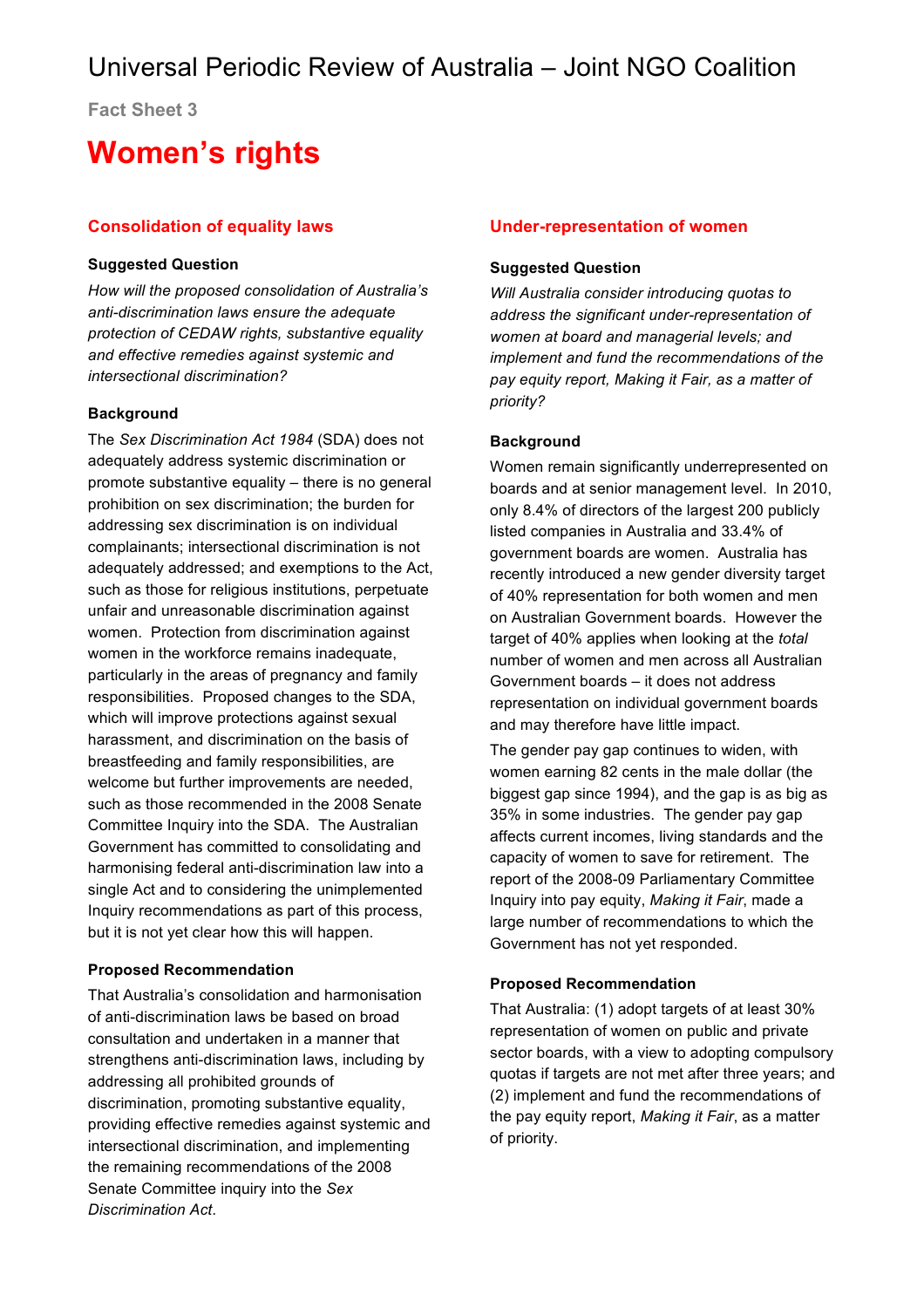### **Needs of particular groups**

#### **Suggested Question**

*What strategies have been and will be put in place to ensure that the particular human rights issues that affect Aboriginal and Torres Strait Islander women, rural women, women with disability, women identifying as lesbian, bisexual, transgender, transsexual or intersex, and women from culturally and linguistically diverse backgrounds are addressed?*

#### **Background**

High rates of violence against women remain a major issue, with almost one-in-three Australian women experiencing physical violence and almost one-in-five women experiencing sexual violence in their lifetime. The government-appointed National Council to Reduce Violence Against Women and Children delivered its report in April 2009. In August 2010, the Australian Government released a draft National Plan to Reduce Violence against Women and Children, but this has yet to be implemented fully.

Women from different population groups experience particular difficulties. There is limited access to family violence and sexual assault services in rural and remote areas. Women from culturally and linguistically diverse backgrounds face difficulties in reporting violence and accessing culturally appropriate accommodation. Violence against women with disabilities often goes undetected, unreported or uninvestigated, and there is a lack of access to appropriate services, including crisis accommodation, for women with disabilities. Violence against women identifying as lesbian, bisexual, transgender, transsexual or intersex within relationships often goes unacknowledged by national anti-violence strategies. Aboriginal and Torres Strait Islander women also experience high rates of violence (see further below).

Three major government-commissioned reports have found that the family law system does not respond effectively to issues of family violence. As part of its election platform, the Australian Labor Party committed to amending legislation responding to these reports but has not done so since being re-elected.

#### **Proposed Recommendation**

That Australia, as a matter of priority, implement and adequately fund a National Plan to Reduce Violence Against Women and Children, a mechanism for independent monitoring, and amend the family law system and legislation to better protect the safety of women and children.

#### **Violence against women**

#### **Suggested Question**

*What steps has Australian taken to reduce violence against Aboriginal and Torres Strait Islander women and ensure that culturally appropriate and accessible services are available to such women?*

#### **Background**

Aboriginal and Torres Strait Islander women experience horrific levels of violence and are 35 times more likely to be hospitalised as a result of spousal or partner violence than non-Indigenous women. Violence against Aboriginal and Torres Strait Islander women is associated with a number of factors, including racism, dispossession, disadvantage and poor living conditions. Australia provides funding to Aboriginal and Torres Strait Islander Legal Services, however Aboriginal and Torres Strait Islander women experience difficulties in accessing and gaining representation from these services. Australia has also funded family violence prevention legal services to provide services to Aboriginal and Torres Strait Islander people, however these services are not available in all parts of Australia, including urban areas, and are not adequately funded for law reform and policy development work.

#### **Proposed Recommendation**

That Australia fund culturally-appropriate Aboriginal and Torres Strait Islander women's legal services in urban, rural and remote areas of Australia and a peak body to ensure coordinated law reform and policy development.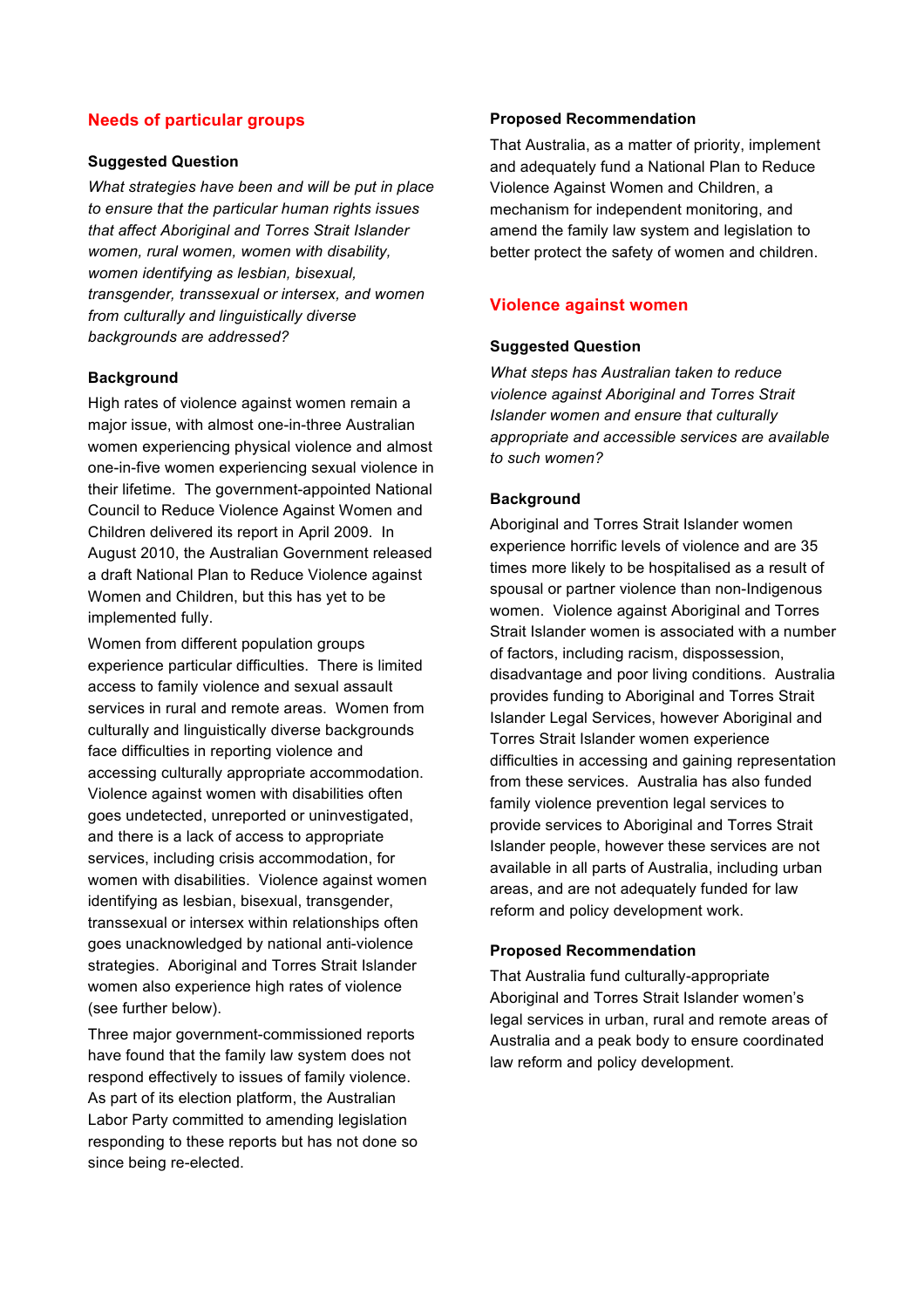**Fact Sheet 4**

## **People with disability**

## **Implementation of the UN Convention on the Rights of Persons with Disabilities**

#### **Suggested Question**

*How does Australia's law, policy and practice ensure that people with disability are able to realise their human rights on an equal basis with others?*

#### **Background**

People with disability do not enjoy their fundamental human rights on an equal basis with others in Australia. Although the *Disability Discrimination Act 1992* (Cth) provides limited protection from discrimination and harassment for people with disability in areas of employment, education and the provision of goods and services, many people with disability are unable to assert their rights due to the lack of human rights in legislation. As a result, many people with disability remain significantly disadvantaged in Australian society in relation to key indicators of social and economic well-being.

#### **Proposed Recommendation**

That Australia incorporate the Convention on the Rights of Persons with Disabilities into its domestic law through legislation.

#### **Non-therapeutic sterilisation**

#### **Suggested Question**

*What steps is Australia taking to respond to the Concluding Observations of both the Committee on the Rights of the Child and the Committee on the Elimination of Discrimination Against Women in relation to non-therapeutic sterilisation of people with disability, particularly girls and women with disability?*

#### **Background**

Non-therapeutic sterilisation of people with disability remains an ongoing practice in Australia and impacts most significantly on the rights of women and girls with disability. To some extent, State and Territory guardianship and child

protection laws regulate and provide a degree of protection from non-therapeutic sterilisation for all children and young people and adults with decision-making disability, but none makes nontherapeutic sterilisation explicitly unlawful. Comprehensive law reform is required to provide effective guarantees against such abuse. From 2003 to 2007, Australia began to address non-therapeutic sterilisation of children by drafting nationally consistent legislation. However, this legislation aimed to regulate authorisation of nontherapeutic sterilisation rather than prohibit this form of abuse. The Australian Government discontinued this work because it believed that evidence indicated that sterilisation of children with intellectual disability had declined and that existing guardianship and court mechanisms for authorising sterilisation procedures were working adequately.

In 2005, the Committee on the Rights of the Child recommended in its Concluding Observations that Australia "prohibit sterilisation of children, with or without disabilities".<sup>9</sup> In 2010, the Committee for the Elimination of Discrimination Against Women recommended in its Concluding Observations that Australia "enact national legislation prohibiting, except where there is a serious threat to life or health, the use of sterilisation of girls, regardless of whether they have a disability, and of adult women with disabilities in the absence of their fully informed and free consent"<sup>10</sup>.

#### **Proposed Recommendation**

 $\overline{a}$ 

That Australia enact national legislation prohibiting the use of non-therapeutic sterilisation of children, regardless of whether they have a disability, and of adults with disability in the absence of their fully informed and free consent.

<sup>&</sup>lt;sup>9</sup> Committee on the Rights of the Child, Concluding Observations, Australia, September 2005, 46 e.

<sup>&</sup>lt;sup>10</sup> Committee on the Elimination of Discrimination Against Women, Concluding Observations, Australia, July 2010, 43.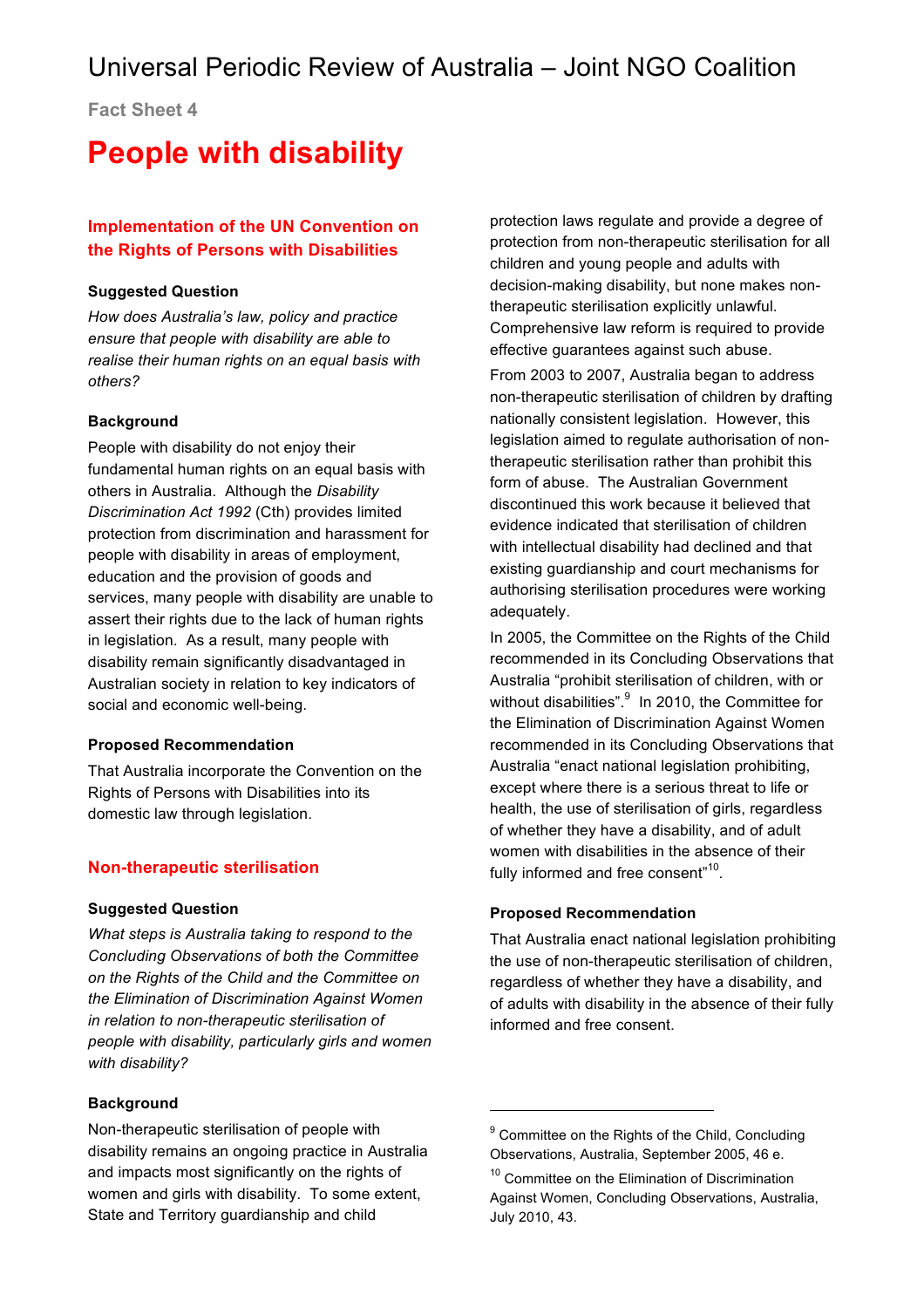## **Exercising the right to vote**

#### **Suggested Question**

*What steps will Australia take to immediately realise the right of people with disability to participate in the electoral process, including casting secret ballots freely and independently, on an equal basis with others?*

### **Background**

The ability of people with disability to vote independently and in secret in national, state and local government elections is still not a reality for many people with disability in Australia. This is despite the legal requirements to provide voting accessibility for people with disability under the *Disability Discrimination Act 1992 (Cth)* (DDA) and obligations under Article 29 of the United Nations Convention on the Rights of Persons with Disabilities (CRPD).

Barriers to exercising a right to vote include:

- lack of accessible polling venues; lack of accessible information; and lack of access to the same postal voting arrangements as other citizens;
- lack of ballot papers in accessible formats, such as Braille, and in formats other than print means that many people with disability have to rely on another person to record their vote, and therefore are not able to cast a secret ballot;
- provisions in legislation that enable people to be excused from voting if they are of "unsound mind" – these provisions exclude many people on the grounds of their impairment rather than on their capacity to understand and make decisions. This is contrary to principles and concepts of "capacity" contained in Article 12 of the CRPD.
- receiving penalty notices for not voting when many people with disability may not understand voting information or may be unwell at the time of the election.

#### **Proposed Recommendation**

That Australia conduct a thorough, critical review of the legislative and administrative arrangements governing electoral matters to ensure that people with disability can fully and equally participate in electoral processes, including obtaining the right to cast a secret ballot freely and independently.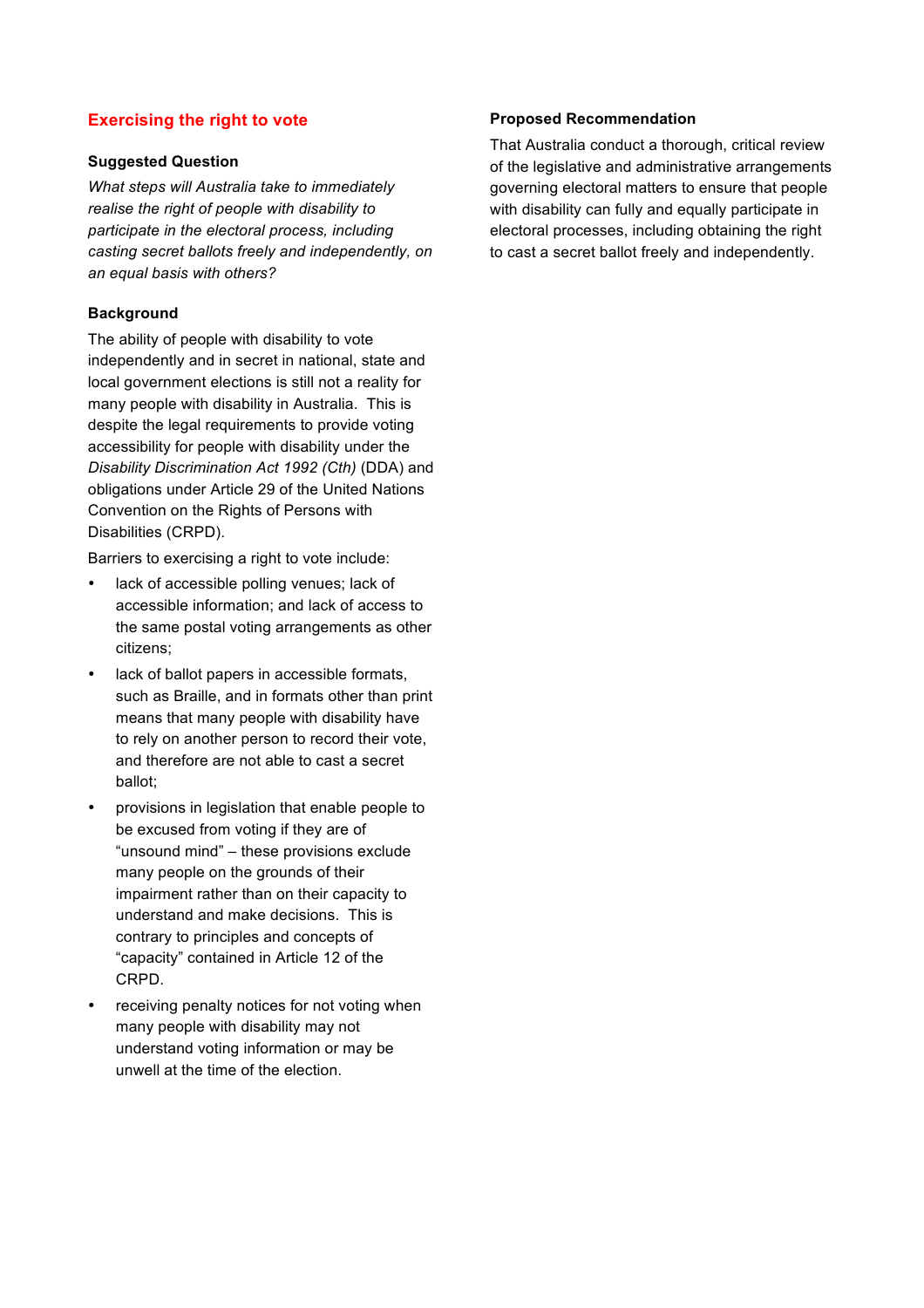**Fact Sheet 5**

## **Children's rights**

### **National policy framework for children**

#### **Suggested Question**

*What framework do Australian governments use for developing policy around children in Australia?*

#### **Background**

l

Despite Australia's ratification of the UN Convention of the Rights of the Child (CRC) in 1990, Australia does not have a comprehensive national policy framework for children. There has been a lack of integration of children's rights into Australian law, and no appropriate and effective mechanism exists to ensure the "coherence and compliance of all jurisdictions"<sup>11</sup> in Australia for the protection of children's rights.

In 2005, the UN Committee on the Rights of the Child noted that "there is no comprehensive policy at national level for children specifically addressing human rights issues that may impact on them,"12 and also noted the need for more effective monitoring.<sup>13</sup> Without a human rights framework for children, Australia fails to effectively set benchmarks or measure progress – particularly to improve the circumstances of Aboriginal and Torres Strait Islander children – and disadvantage and abuse is not consistently monitored or addressed. For example, Aboriginal and Torres Strait Islander children continue to experience high levels of abuse, neglect and exploitation.<sup>14</sup> In many areas, Australia still lacks

http://www.acwa.asn.au/Conf2002/Conf \_proceedings/04%20Lesley%20CHENOWETH.doc. the necessary data regarding the health and wellbeing of Aboriginal and Torres Strait Islander children. This lack of data inhibits progress to be made in overcoming disadvantage.<sup>15</sup> Only with reliable data against internationally recognised measures, we can accurately direct resources to the areas of the greatest need and ensure that prevention and intervention strategies are implemented and effective.

### **Proposed Recommendation**

That Australia (1) develop a comprehensive national policy framework for the protection and promotion of the rights of children; (2) appoint an independent national Child Commissioner;<sup>16</sup> and (3) enact stronger legislative protections and enforcement for children.

## **Aboriginal and Torres Strait Islander children**

#### **Suggested Question**

*What progress has Australia made in addressing the disadvantage suffered by Aboriginal and Torres Strait Islander children that was noted by the UN Committee on the Rights of the Child in its Concluding Observations in October 2005?*

#### **Background**

 $\overline{a}$ 

There have been some positive developments for Australia's Aboriginal and Torres Strait Islander peoples in recent years, including the Apology to the Stolen Generations, the endorsement of the UN Declaration on the Rights of Indigenous Peoples (DRIP) and the establishment of the National Congress of Australia's First Peoples. The commitment to "Close the Gap" in health

*<sup>11</sup>* Committee On Economic, Social And Cultural Rights, Forty-Second Session, Geneva, 22 May 2009, Concluding Observations, Australia E/C.12/Aus/Co/4.

<sup>2</sup> CRC/C/15/Add.268, Concluding Observations, Australia, 40th Session, Paragraph 11.

<sup>&</sup>lt;sup>13</sup> CRC/C/15/Add.268, Concluding Observations, Australia, 40th Session, Paragraph 16.

<sup>14</sup> Dr Lesley Chenoweth, *Children with Disabilities: What evidence do we have for better practice?*, September 2002,

Many children, including those with disability, continue to experience severe disadvantage due to lack of supports and services.

*<sup>15</sup>* Australian Research Alliance for Children & Youth, 'The ARACY Report Card on the Wellbeing of Young Australians: Technical Report'(2008), p14.

<sup>&</sup>lt;sup>16</sup> The Position's mandate should include monitoring implementation of the CRC and CRPD and be in complement with an increase in supports and services, particularly to children with disability and Aboriginal children.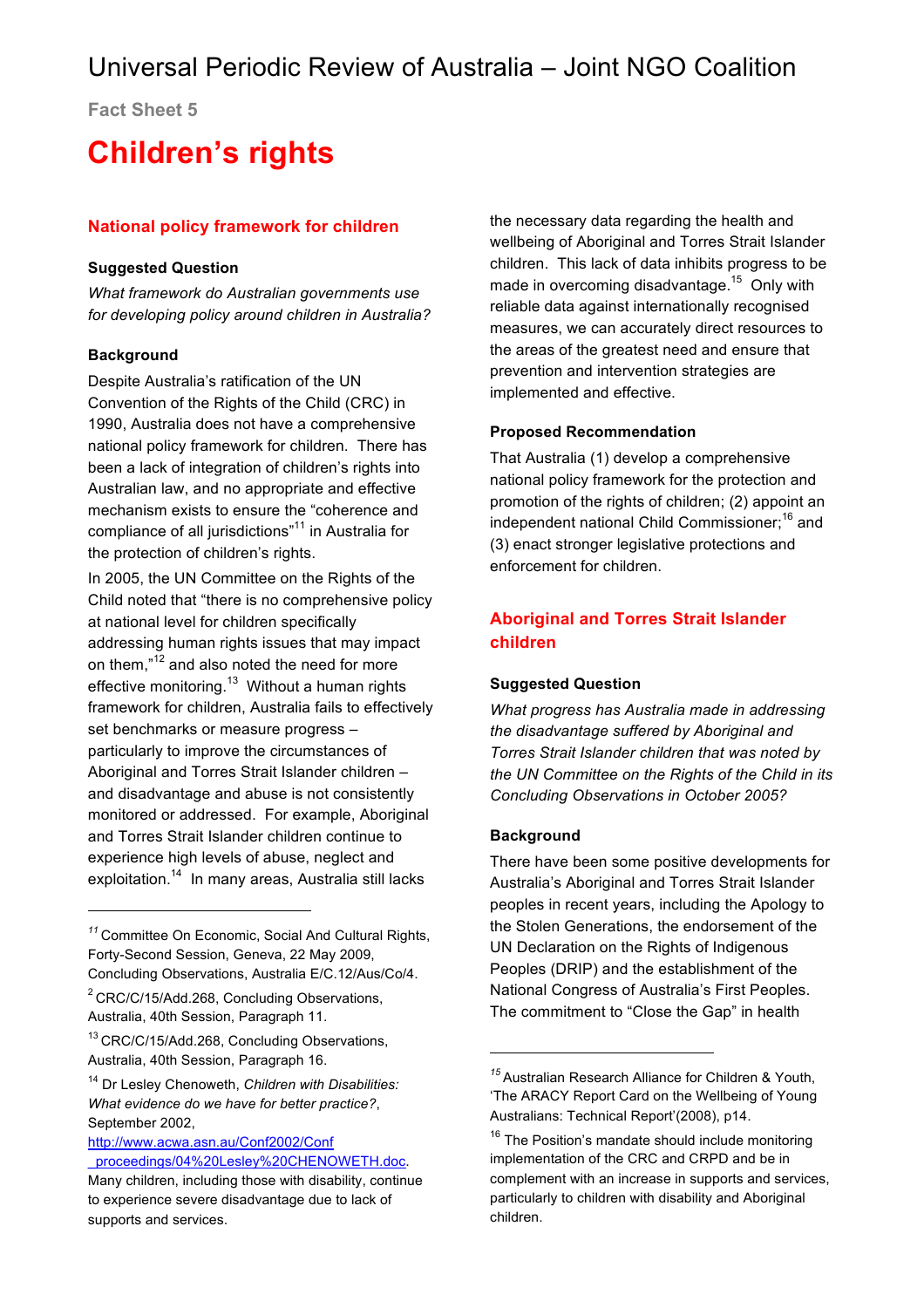standards and life expectancy between Aboriginal and Torres Strait Islander peoples and other Australians by 2030 is also welcome. However, despite these developments, Aboriginal and Torres Strait Islander children continue to suffer significant disadvantage in the enjoyment of human rights.

The UN Committee on the Rights of the Child has called on Australia to "take all possible measures to raise the standard of living of Indigenous children and children living in rural and remote areas."17 In March 2010, the UN Special Rapporteur on Indigenous Peoples*<sup>18</sup>* (Special Rapporteur) reported the following areas of significant disadvantage faced by Aboriginal and Torres Strait Islander peoples:

- *Health and wellbeing***:** The living conditions of many Aboriginal and Torres Strait Islander children increase the risk of lower standards of health and wellbeing<sup>19</sup>. There are still significantly higher infant mortality rates compared with the rest of the population. Efforts at improvement are further impeded by the lack of culturally appropriate health services available for Aboriginal and Torres Strait Islander peoples.
- *Education:* Adequate education is lacking and is hampered not only by the accessibility of services but also by the lack of training and provision of bilingual teachers and culturally adequate education programs in remote areas.
- *Abuse and violence:* Many Aboriginal and Torres Strait Islander children continue to experience high rates of abuse and violence and poor living conditions. The government has yet to adequately support culturallyappropriate child care and child protection strategies.

l

• *Over-representation in the criminal justice system:* Aboriginal and Torres Strait Islander children continue to be alarmingly overrepresented in the justice system, being 28 times more likely to be incarcerated than non-Indigenous children. Access to justice is poor in remote areas and is contributed to by inadequate provision of culturally appropriate justice services.

#### **Proposed Recommendation**

That Australia review and implement each of the recommendations made by the UN Committee on the Rights of the Child and the Special Rapporteur in real partnership with Aboriginal and Torres Strait Islander peoples. Consultation must meet the standards contained in the Declaration on the Rights of Indigenous Peoples requiring genuine respect for cultural integrity and self determination.

<sup>&</sup>lt;sup>17</sup> CRC/C/15/Add.268, Concluding Observations, Australia, 40th Session, Paragraph 57.

<sup>18</sup> James Anaya, UN Special Rapporteur Report: 'The situation of Indigenous Peoples in Australia" (4 March 2010).

<sup>&</sup>lt;sup>19</sup> The Australian Parliament Senate Committee on Regional and Remote Indigenous Communities found in its 2008 Report that children in Indigenous communities still too often lived in poverty, unhygienic conditions, poor quality housing and without access to appropriate food and water.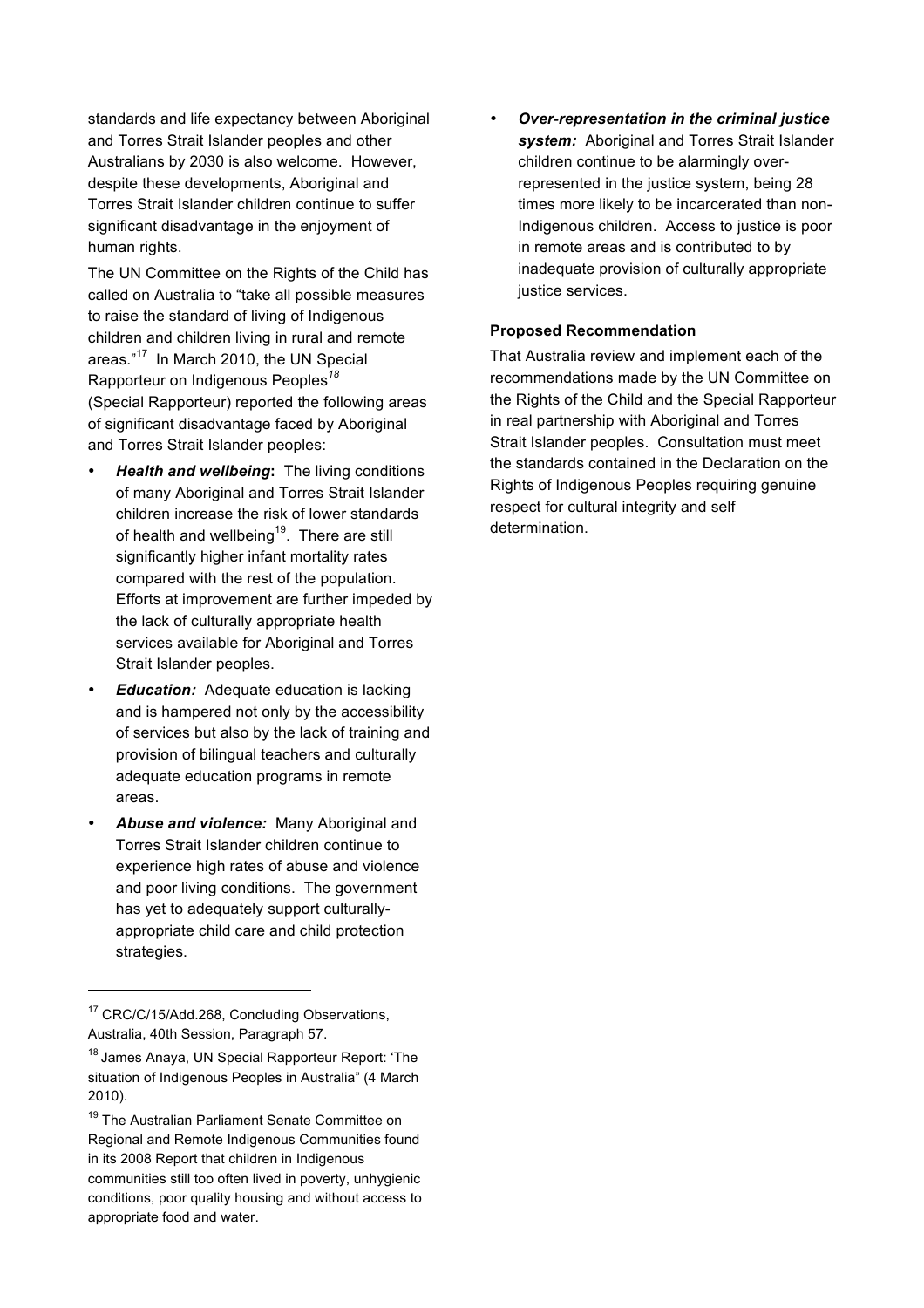**Fact Sheet 6**

## **Sexual and gender identity**

A wide range of social research has found that Gay, Lesbian, Bisexual, Transgender and Intersex (GLBTI) Australians experience high levels of prejudice, stigma, exclusion, discrimination, abuse and hate-motivated assault. As a result, GLBTI Australians also experience higher-than-average levels of a range of mental and physical risk factors including suicide ideation, depression, and drug and alcohol abuse.

#### **Discrimination laws**

#### **Suggested Question**

*How does Australia ensure that all citizens live free from discrimination regardless of their sexual orientation or gender identity?*

#### **Background**

There is no Australian national law which comprehensively prohibits discrimination, harassment and vilification on the grounds of sexual orientation and gender identity. Some national laws governing workplace conditions provide some limited protection. The Australian Human Rights Commission can investigate and report on discrimination in employment but cannot enforce remedies if discrimination is proven.

Australian states and territories provide varying degrees of protection. However, these laws do not protect people employed by or receiving goods and services from the Federal Government. Also, most state and territory laws allow private clubs or religious organisations to discriminate.

#### **Proposed Recommendation**

Australia should implement a national law that prohibits discrimination, harassment and vilification on the grounds of sexual orientation and gender identity.

#### **Parenting laws**

#### **Suggested Question**

*How does Australia ensure all its citizens have an equal right to family life regardless of sexual orientation?*

#### **Background**

Most Australian states and territories fail to extend the equal rights, responsibilities and recognition to same-sex partners seeking to have, or currently raising, children. For example, the Northern Territory, Queensland, Victoria and South Australia do not allow same-sex partners to be assessed as potential adoptive parents. South Australia does not allow the same-sex partner of a woman who has given birth through artificial reproductive technologies to be presumed to be a co-parent. New South Wales, Tasmania, South Australia, Western Australia, the Northern Territory and the Federal Government do not recognise the surrogacy arrangements entered into by same-sex partners.

#### **Proposed Recommendation**

Australia should ensure that equal legal rights exist for same-sex partners seeking to become parents, or currently parenting.

#### **Marriage equality**

#### **Suggested Question**

*How does Australia ensure equality before the law for all its citizens regardless of sexual orientation?*

#### **Background**

Same-sex partners cannot marry in Australia. Same-sex marriages entered into overseas are not recognised as marriages in most Australian jurisdictions. Australian citizens seeking to enter into a same-sex marriage in another country are denied the documentation required by some foreign governments before they can marry (for example, a Certificate of Non-Impediment to marriage).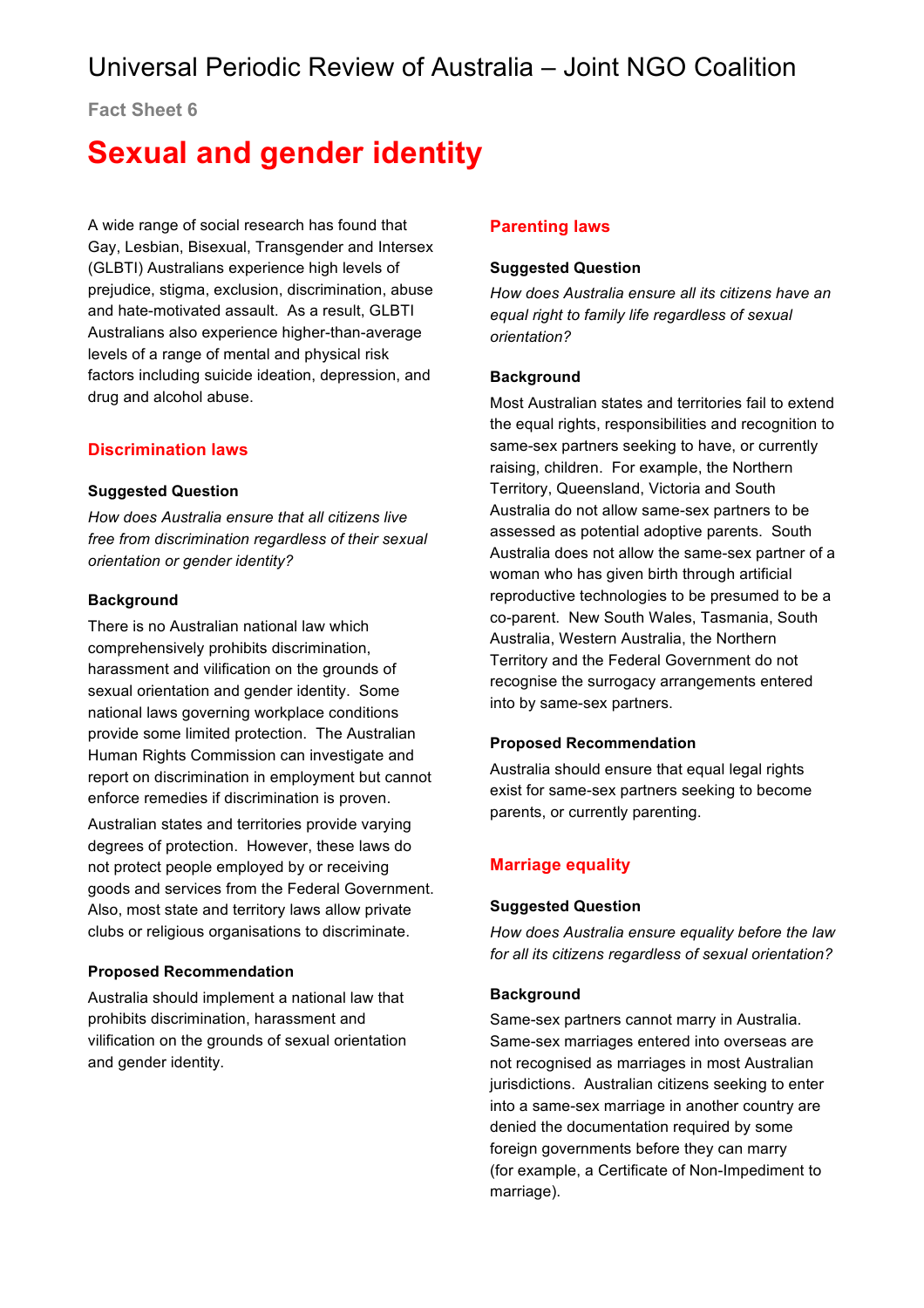#### **Proposed Recommendation**

Australia should amend the Marriage Act to allow same-sex partners to marry and to recognise same-sex marriages from overseas.

## **Gender Identity**

### **Suggested Question**

*How does Australia ensure that all its citizens have equal legal rights and recognition regardless of gender identity?*

### **Background**

It is impossible for transgender people who have not undergone gender re-assignment surgery to have cardinal documents such as birth certificates or passports amended to reflect their gender identity. There are no laws prohibiting sexassignment surgery on intersex children prior to them having the capacity to give consent.

### **Proposed Recommendation**

Australia should ensure that all cardinal documents be amendable to accurately represent gender identity and choice of gender identity to be protected for all citizens.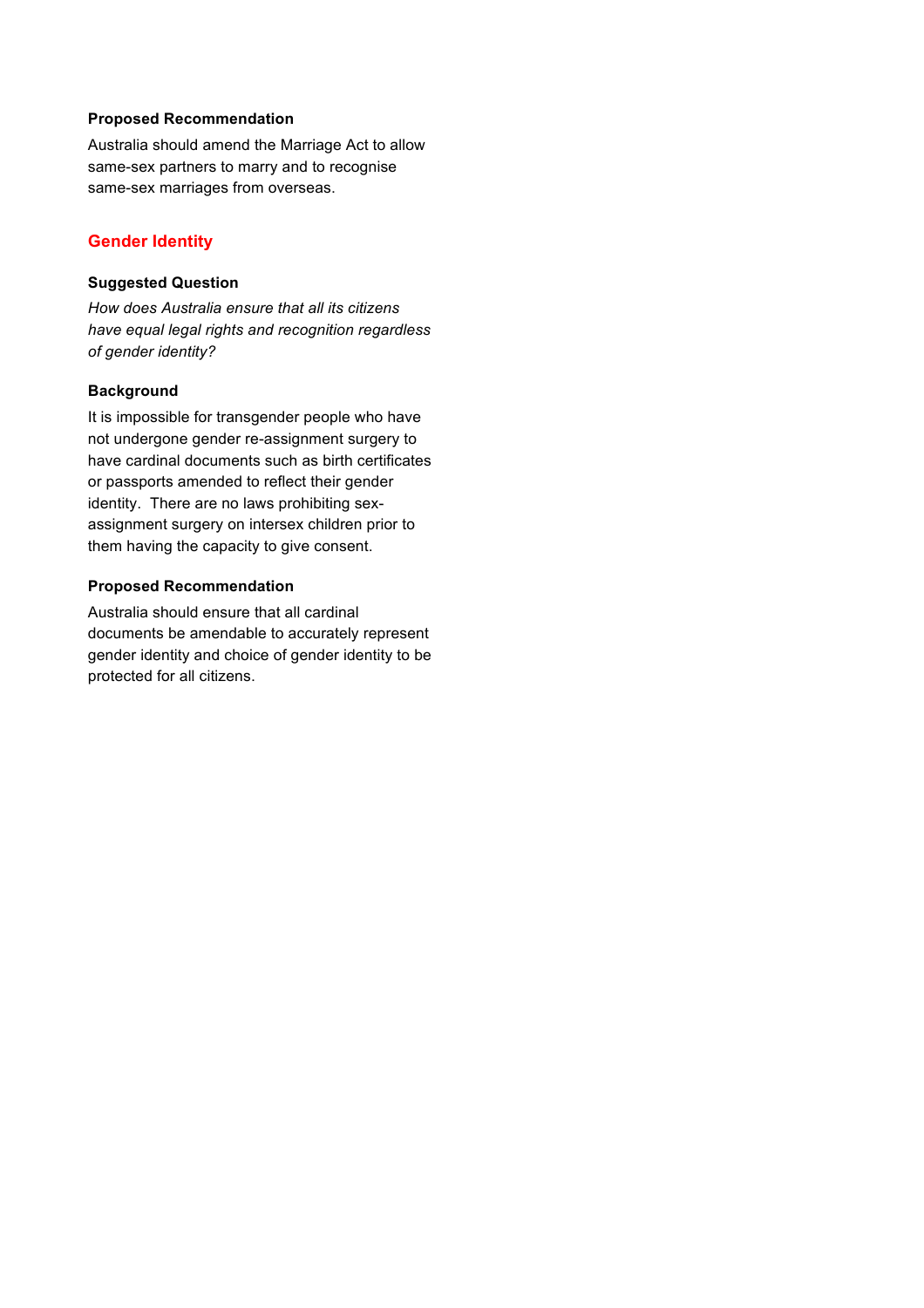**Fact Sheet 7**

## **Aboriginal and Torres Strait Islander peoples**

### **Disproportionate levels of disadvantage**

#### **Suggested Question**

*What action has Australia taken to address the disproportionate levels at which Aboriginal and Torres Strait Islander peoples experience disadvantage?*

#### **Background**

In all social indicators, Aboriginal and Torres Strait Islander peoples rate as among the most disadvantaged peoples in Australia. Aboriginal and Torres Strait Islander peoples rate far worse than non-Aboriginal and Torres Strait Islander peoples in education, employment, health, standard of living and incidence of family violence. They are also grossly over-represented in the child protection and criminal justice systems. The disparity is so great that the life expectancy of Aboriginal and Torres Strait Islander peoples is 12 years less for males and 10 years less for females than the corresponding rates for their non-Aboriginal and Torres Strait Islander counterparts. The Australian Government's response to the levels of disadvantage faced by Aboriginal and Torres Strait Islander peoples has been the "Closing the Gap" strategy. Due to lack of consultation with Aboriginal and Torres Strait Islander communities, ill-conceived program design and ineffective execution, the strategy has resulted in little change on the ground for Aboriginal and Torres Strait Islander peoples.

#### **Proposed Recommendation**

That Australia work with Aboriginal and Torres Strait Islander communities in the design of "Closing the Gap" initiatives so that solutions are locally driven and controlled, thus providing pathways for self-determination and a higher chance of sustainability of outcomes.

#### **Northern Territory Emergency Response**

#### **Suggested Question**

*What action has Australia taken to address the discriminatory nature of the Northern Territory Emergency Response?*

#### **Background**

The Northern Territory Emergency Response (NTER) was introduced to address reported child abuse in the Northern Territory (NT), yet actively discriminates against Aboriginal and Torres Strait Islander peoples and involves the suspension of the *Racial Discrimination Act 1975* (Cth). The NTER is comprised of a comprehensive suite of measures of extraordinary scope and gravity that impact upon almost every aspect of the lives of Aboriginal and Torres Strait Islander peoples in the NT. The measures range from those that impact upon Aboriginal and Torres Strait Islander peoples individually, including income quarantining, liquor restrictions and other discriminatory policies that bring Aboriginal and Torres Strait Islander peoples into contact with the criminal justice system, control of Aboriginal and Torres Strait Islander organisations, assets and land by government employees, and the undermining of land rights and the rights of traditional owners. The NTER violates the rights of Aboriginal and Torres Strait Islander peoples to be free from racial discrimination and does not allow collective self-determination, social security, freedom, dignity, individual autonomy in regards to family and other matters, privacy, land tenure and property, due process and cultural integrity.

The NTER applies across whole Aboriginal communities despite individual behaviour and therefore racially vilifies and stigmatises Aboriginal and Torres Strait Islander peoples. Despite recent amendments to widen the application of compulsory welfare quarantining to non-Aboriginal and Torres Strait Islander communities in the NT, the NTER still disproportionately affects Aboriginal and Torres Strait Islander peoples due to the high population of Aboriginal peoples in the NT and high incidence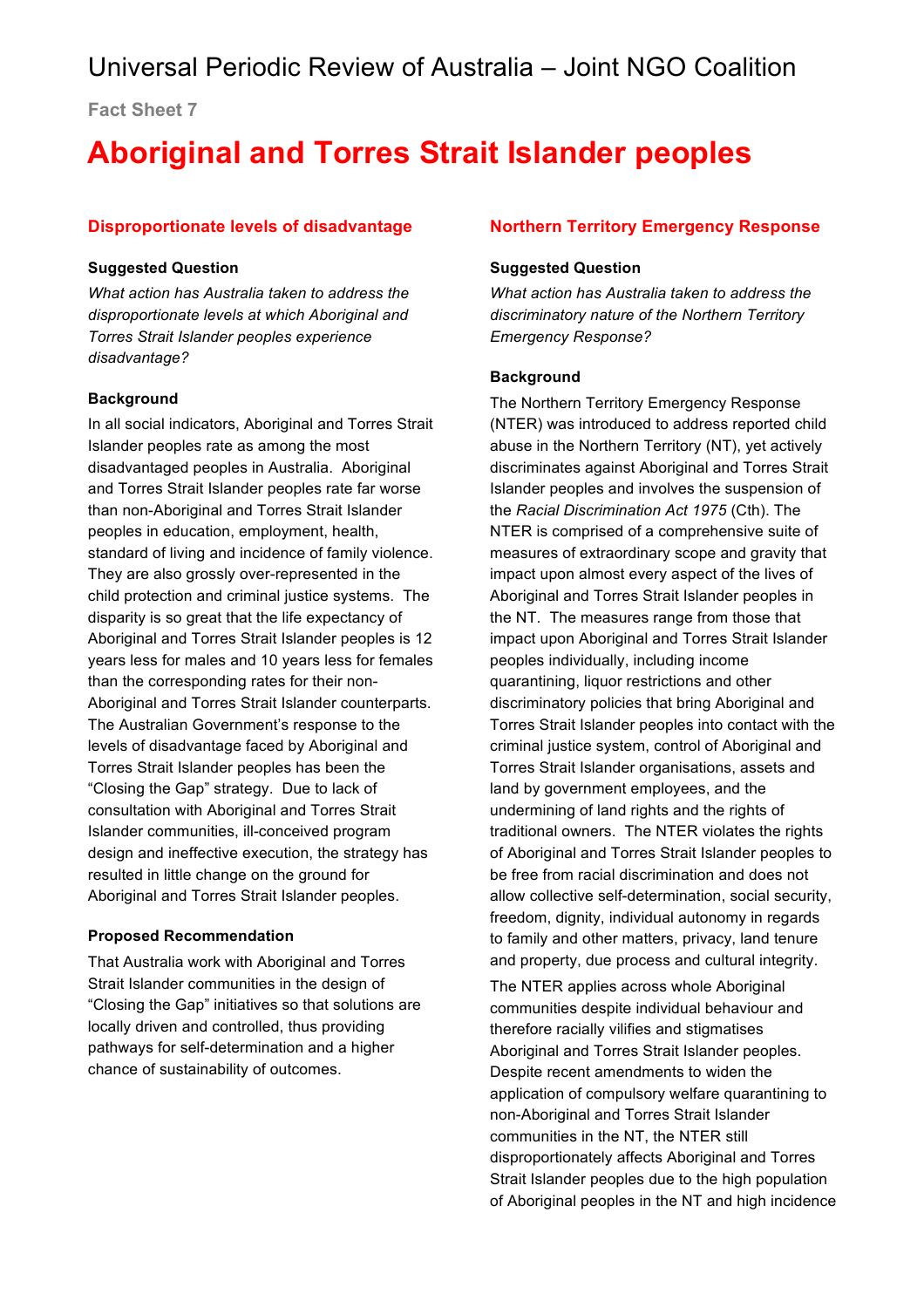of welfare dependence. The discrimination evident in the NTER forms part of a wider framework of systemic racism against Aboriginal and Torres Strait Islander peoples.

#### **Proposed Recommendation**

That Australia (1) roll back the NTER in consultation with Aboriginal and Torres Strait Islander peoples; (2) initiate a process of constitutional reform to recognise and better protect the rights of Aboriginal and Torres Strait Islander peoples, including freedom from discrimination and equality before the law; (3) review all policies and legislation in order to identify and eliminate structural discrimination against Aboriginal and Torres Strait Islander peoples; and (4) grant Aboriginal and Torres Strait Islander Legal Services and other representative bodies the standing to commence legal proceedings on behalf of aggrieved Aboriginal and Torres Strait Islander peoples collectively.

## **Overrepresentation in the criminal justice system**

#### **Suggested Question**

*What action has Australia taken to address the over-representation of Aboriginal and Torres Strait Islander peoples within the criminal justice system?*

#### **Background**

Aboriginal and Torres Strait Islander peoples in Australia are substantially over-represented in the criminal justice system. This is caused by an interplay of complex historical and contemporary factors including dispossession of land, structural disadvantage, systemic racism, intergenerational poverty and trauma, over-policing, substance misuse and mental illness, tough-on-crime policies and the chronic under-funding of Aboriginal and Torres Strait Islander legal and interpreter services.

#### **Proposed Recommendation**

That Australia (1) implement justice reinvestment strategies, increased therapeutic jurisprudence and restorative justice approaches; incorporate targets to reduce the high involvement of Aboriginal and Torres Strait Islander peoples in the criminal justice system into the "Closing the Gap" strategy; (2) increase the use of

non-custodial sentencing options; and (3) abolish mandatory sentencing laws and policies.

### **Conditions of incarceration**

#### **Suggested Question**

*What action has Australia taken to ensure adequate conditions for incarcerated Aboriginal and Torres Strait Islander peoples?*

#### **Background**

Many Australian detention facilities, particularly in regional and remote areas, are dirty, overcrowded, lack air-conditioning, do not provide Aboriginal and Torres Strait Islander peoples in custody with access to culturally appropriate healing or rehabilitation programs, and place juveniles at risk of abuse by failing to always separate them from adults whilst in custody. Many detained persons receive inadequate medical and mental health care, which contributes to the ongoing incidence of deaths in custody. Prisoner transportation is also concerning because of the geographical expanse of Australia and remoteness of many Aboriginal and Torres Strait Islander communities. Detained persons are transported over hundreds of kilometres, amidst high temperatures, in vehicles that are not appropriately air-conditioned or monitored. Of all states and territories, only Western Australia has an Inspector of Custodial Services to provide an independent, expert and fair inspection service that gives up-to-date reports and advice about custodial facilities and services.

#### **Proposed Recommendation**

That Australia (1) ensure adequate medical care and living conditions are guaranteed for all people in detention, including during their transportation; (2) reform death in custody investigations so they are carried out by an independent body; (3) introduce legislation that requires governments to act on Coronial recommendations; and (4) ratify and implement the Optional Protocol to the UN Convention against Torture to ensure effective, independent monitoring and oversight of places of detention.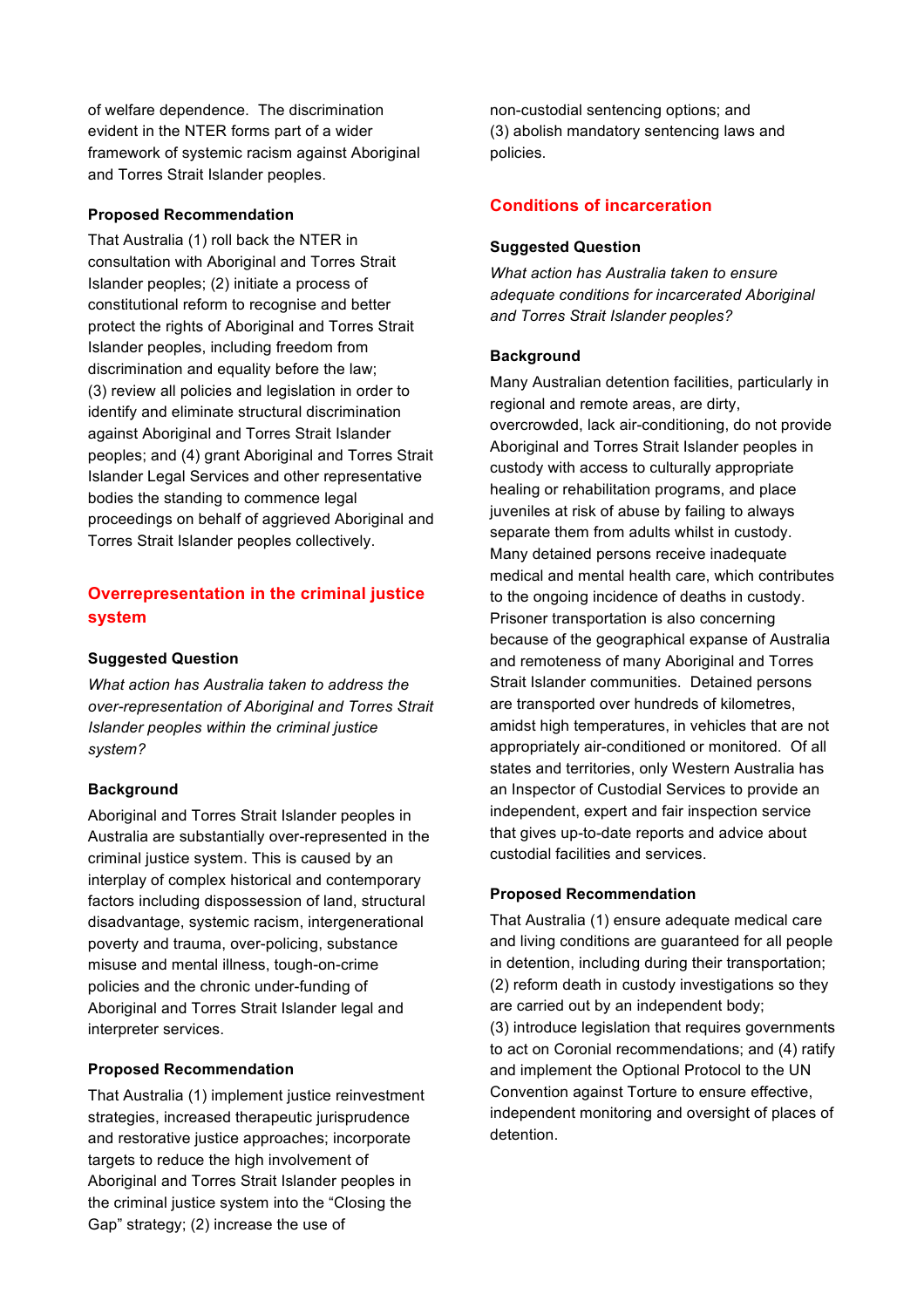#### **Access to justice**

#### **Suggested Question**

*What action has Australia taken to ensure adequate access to justice for Aboriginal and Torres Strait Islander peoples?*

#### **Background**

Aboriginal and Torres Strait Islander Legal Services (ATSILS) are the preferred and sometimes only legal aid option for many Aboriginal and Torres Strait Islander peoples, many of whom experience language and cultural barriers, low levels of numeracy and literacy and distrust of the justice system. Despite Aboriginal and Torres Strait Islander incarceration rates increasing at an alarming rate over the past decade and the subsequent increase in demand for the ATSILS services, the amount of real funding provided has been declining.

Aboriginal and Torres Strait Islander women and children remain chronically disadvantaged in terms of their access to justice, especially in regards to situations of family violence. Family Violence Prevention Legal Services (FVPLS) are legal aid providers specialising in family violence mainly in regional and remote areas because of a lack funding to service urban areas where large proportions of Aboriginal and Torres Strait Islander peoples reside. The high incidence of family violence against Aboriginal and Torres Strait Islander women combined means that often the FVPLS are the only culturally appropriate legal assistance option available to Aboriginal and Torres Strait Islander women.

#### **Proposed Recommendation**

That Australia (1) ensure that the funding of the ATSILS and FVPLS is proportionally increased to equal that of mainstream legal aid services, for longer funding periods and for a broader range of areas including representation of Aboriginal and Torres Strait Islander peoples at coronial inquests and human rights law; (2) implement initiatives, in consultation with Aboriginal and Torres Strait Islander communities, to reduce the high incidence of family violence; and (3) provide adequate resources for the establishment and ongoing delivery of a national Aboriginal and Torres Strait Islander interpreter service.

### **Stolen Generations and Stolen Wages**

#### **Suggested Question**

*What action has Australia taken to provide compensation to victims of the Stolen Generations and Stolen Wages?*

#### **Background**

The forced removal of Aboriginal and Torres Strait Islander children from their families was official government policy from 1909 to 1969. Once in care, high proportions were psychologically, physically and sexually abused. Consequently, substance abuse, depression, anxiety, post traumatic stress and suicide are commonplace. The impact of this trauma has also passed on to successive generations with members of the Stolen Generations having few past role models of parenting to draw on which can often result in a tragic cycle whereby their children are also removed by child protection agencies.

From 1900 to the 1980s, many Australian State and Territory governments withheld wages and other payments from Aboriginal and Torres Strait Islander peoples under their care and protection. This has had economic, social, cultural, civil, political and historical implications for Aboriginal and Torres Strait Islander peoples and is directly related to the disadvantage and poverty experienced today.

The Federal Government has refused to compensate the Stolen Generations and their families and has failed to establish a national scheme for the repayment of Stolen Wages.

#### **Proposed Recommendation**

That Australia immediately implement a national compensation scheme for members of the Stolen Generations and, where they are deceased, their descendants, and a national scheme for the return of all Stolen Wages to living victims and, where they are deceased, their descendants.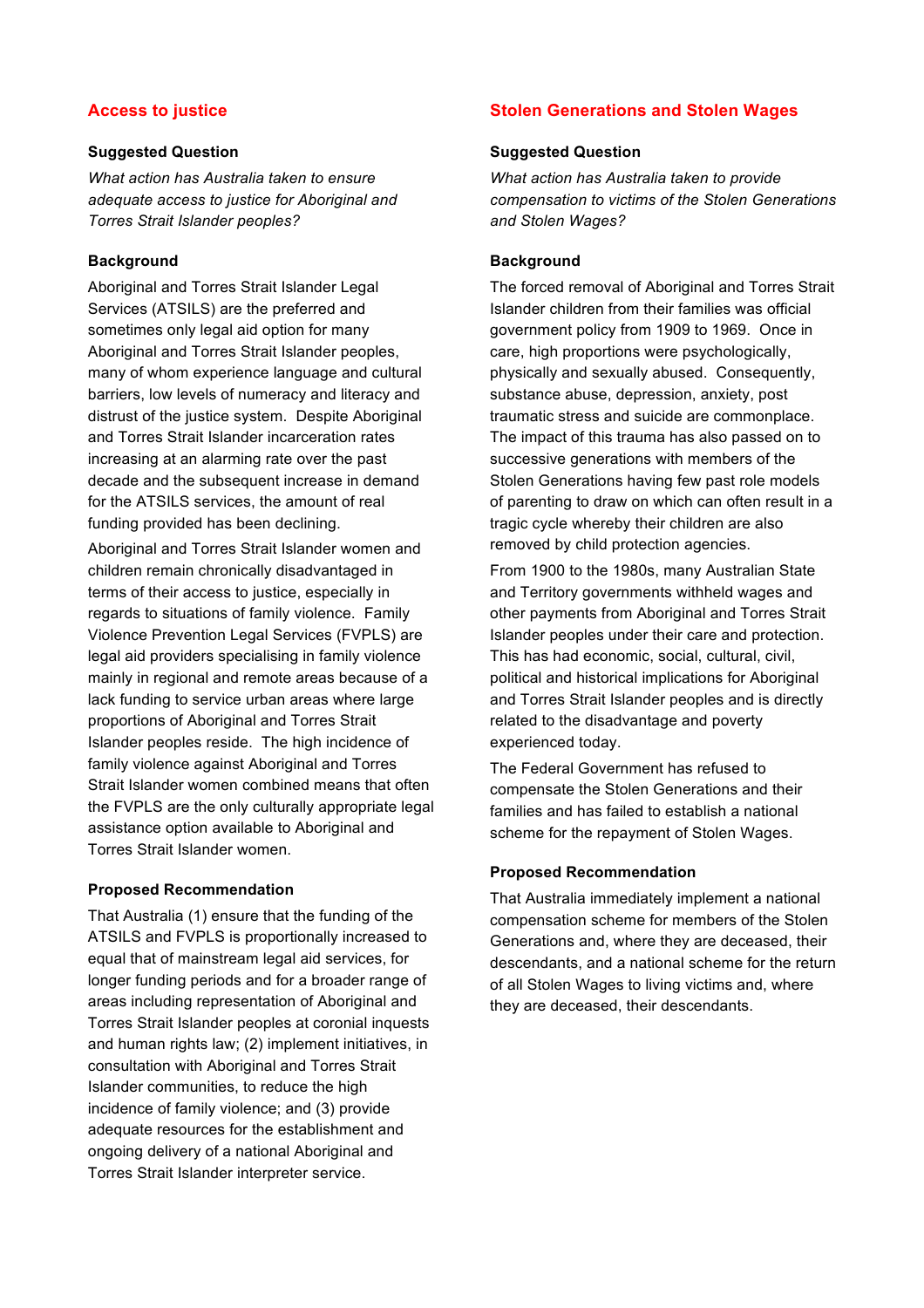### **Child abuse, neglect and poverty**

#### **Suggested Question**

*What action has Australia taken to reduce the high incidence of child abuse, neglect and poverty amongst Aboriginal and Torres Strait Islander children?*

#### **Background**

Aboriginal and Torres Strait Islander children are more than five times more likely to be the subject of child protection substantiations than non-Aboriginal and Torres Strait Islander children, which often leads to juvenile and adult involvement in the criminal justice system. It is widely accepted that there is a close link between child abuse and neglect and the broader issues of poverty, in all indicators of which Aboriginal and Torres Strait Islander peoples rate as the most disadvantaged peoples in Australia.

#### **Proposed Recommendation**

That Australia (1) implement a holistic approach to child protection incorporating a public health and prevention model to reduce the overrepresentation of Aboriginal and Torres Strait Islander children in the system and address the underlying causes of child abuse and neglect; and (2) adhere to the Indigenous Child Placement Principles at all levels of government and provide clarification of the definitions for compliance.

## **Declaration on the Rights of Indigenous Peoples**

### **Suggested Question**

*How does Australia provide for the human rights contained within the Declaration on the Rights of Indigenous Peoples?*

#### **Background**

Aboriginal and Torres Strait Islander peoples have and continue to suffer:

- systemic discrimination at all levels;
- land dispossession with little chance of achieving effective redress;
- less access to housing, education. employment and health care; and
- limited opportunities for self-determination, participation in decision-making in matters directly affecting their communities, and maintenance of their distinct political, legal, economic, social and cultural institutions.

#### **Proposed Recommendation**

That Australia adopt the Declaration on the Rights of Indigenous Peoples as the framework for engagement with Aboriginal and Torres Strait Islander peoples, and commit to obtaining the free, prior and informed consent of Aboriginal and Torres Strait Islander peoples in the development of policy that directly affects them.

## **Native title land**

#### **Suggested Question**

*What action has Australia taken to address the discriminatory aspects of the Native Title system to ensure recognition, protection and enjoyment of the rights of Aboriginal and Torres Strait Islander Peoples to access and control traditional lands and take part in cultural life?*

#### **Background**

The strict requirement of the *Native Title Act 1993* of continuous connection with the land since colonisation is incompatible with the UN Declaration on the Rights of Indigenous Peoples, whilst other discriminatory aspects of the native title system remain in place. For example, reforms to the *Native Title Act* create legal certainty for governments and third parties at the expense of native title, but fail to deliver compensation for the wrongful extinguishment of native title to Aboriginal and Torres Strait Islander peoples. Australian law does not recognise traditional owner groups who have revitalised their traditions in recent years as native title holders, and Australian laws regularly presume a distinction between "Aboriginal cultural heritage" and the rights to take natural resources. Traditional owners understand "culture" to encompass much more than what is found in current legal definitions, and there is an essential link between the exercise of Aboriginal and Torres Strait Islander culture and self-determination.

#### **Proposed Recommendation**

That Australia reform the onerous standards and burdens of recognition for native title which deny Aboriginal and Torres Strait Islander peoples the right to access and control their traditional lands and take part in cultural life; and ensure that all forms of cultural heritage be protected in effective Australian laws.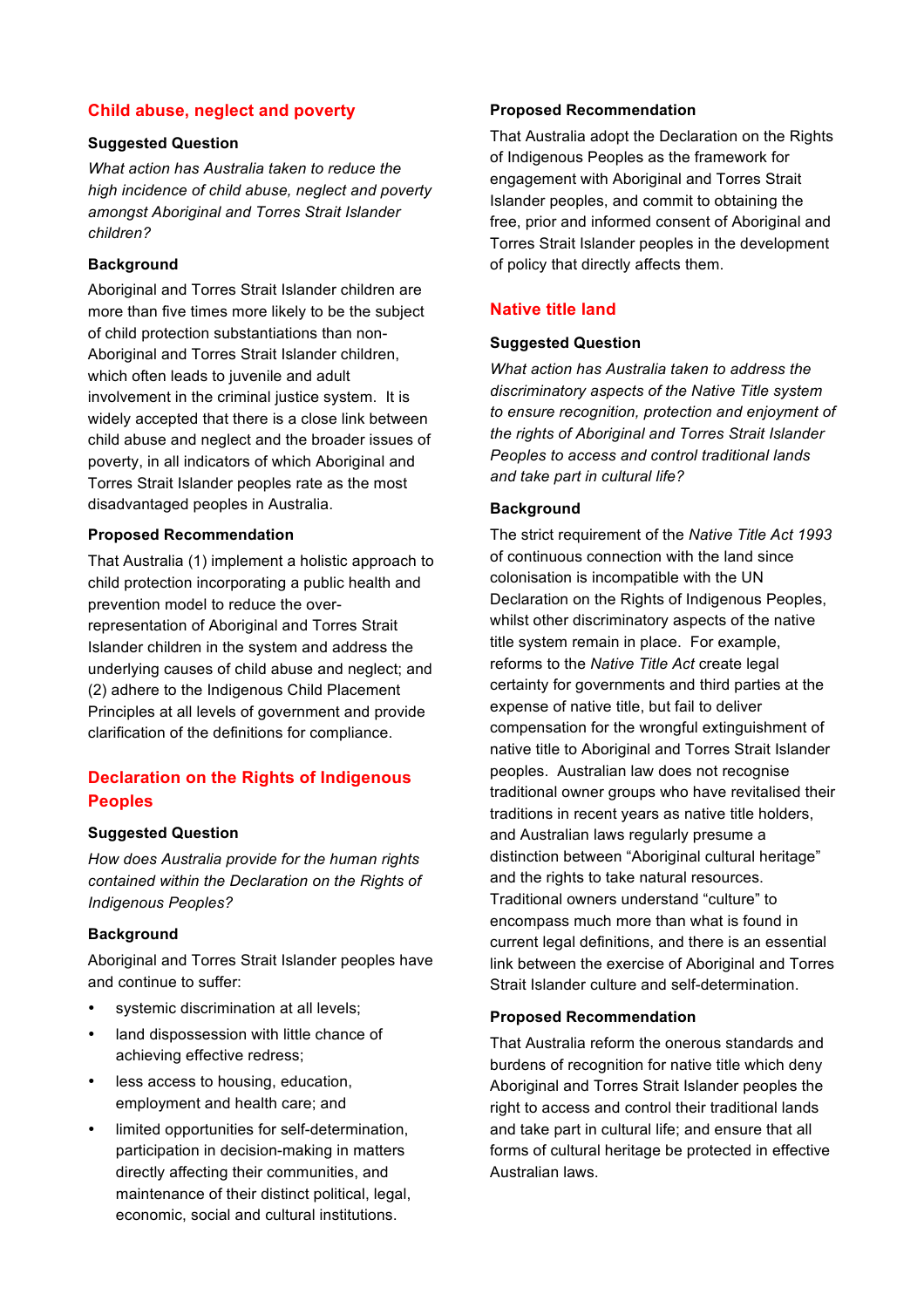**Fact Sheet 8**

## **Refugees and asylum seekers**

## **Mandatory immigration detention**

#### **Suggested Question**

*What concrete legislative and other measures is Australia taking to ensure that immigration detention is only used as a measure of last resort and for the shortest period strictly necessary?*

### **Background**

The *Migration Act 1958* requires all unlawful non-citizens (other than those in excised offshore zones) to be detained, regardless of circumstances, until they are granted a visa or removed from Australia. Australian law also fails to protect unlawful non-citizens against indefinite detention, as time limitations for immigration detention are not codified in Australian law.<sup>20</sup>

Conditions in immigration detention facilities have serious implications for the human rights of asylum seekers. Detention, particularly when indefinite or prolonged, has a detrimental impact on the mental health of persons who have suffered torture and trauma. This impact is magnified by the limited access to legal counsel, interpreting services, communication facilities, physical and mental health services and social, cultural and religious support networks available to asylum seekers in detention. This is particularly the case for asylum seekers detained in offshore or remote facilities, whose isolation renders the delivery of appropriate services difficult. In light of this, the re-opening of Curtin detention facility, in one of Australia's most remote locations, is of great concern. $21$ 

l

### **Proposed Recommendation**

That Australia take immediate steps to (1) repeal the provisions of the *Migration Act 1958* relating to mandatory detention; (2) ensure that asylum seekers are detained only where strictly necessary and as a last resort; (3) codify in law time limitations for detention to ensure no detention beyond 6 months; (4) close the Curtin detention facility; and (5) implement communitybased alternatives to detention, particularly for families, children and other vulnerable groups.

## **Offshore processing**

## **Suggested Question**

*What steps is Australia taking to repeal the provisions of the* Migration Act 1958 *relating to excised offshore places, and to ensuring that all irregular migrants have equal access to and protection under Australian law for fair and judicially reviewable determinations of their migration applications?*

## **Background**

l

Under the *Migration Act 1958*, a non-citizen who first enters Australia at an excised offshore place (including Christmas Island, Ashmore and Cartier Islands and the Cocos Islands) without legal authorisation is unable to submit a valid visa application unless the Minister for Immigration makes a personal intervention into the case. This process of ministerial intervention is noncompellable and non-reviewable. In addition, asylum seekers in offshore places are barred from the refugee status determination system that applies on the Australian mainland, instead undergoing a non-statutory process governed by guidelines which are not legally binding. They have no access to the Refugee Review Tribunal (a non-transparent review process is available) and very limited access to the Australian courts.<sup>22</sup>

<sup>20</sup> *Migration Act 1958* (Cth), ss189(1), 189(2) and 196(1).

<sup>&</sup>lt;sup>21</sup> For further information on immigration detention in Australia, see Refugee Council of Australia (2008), *Submission to the Joint Standing Committee on Migration Inquiry into Immigration Detention in Australia*, available at

http://www.refugeecouncil.org.au/resources/submission s.html (accessed 21 October 2010).

<sup>&</sup>lt;sup>22</sup> For more information on offshore processing, see Australian Human Rights Commission (2009), Immigration detention and offshore processing on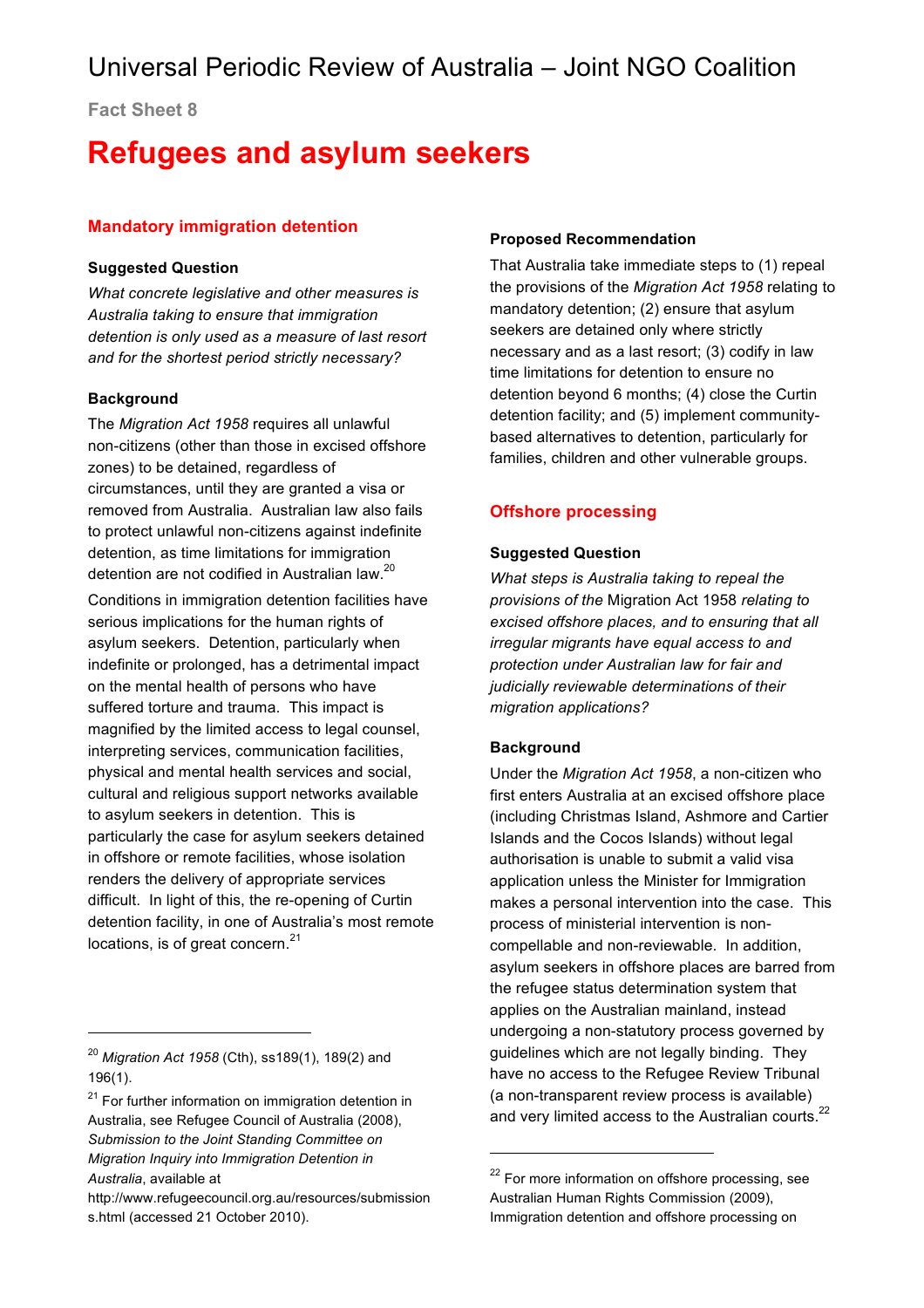The Australian Government recently announced it is considering further offshore processing of asylum seekers in Timor Leste. Without further detail or clarification of this policy, it is unclear whether this policy will enhance protection capabilities in the region or be merely a deflection of Australia's protection obligations.

#### **Proposed Recommendation**

That Australia take all necessary steps to ensure: (1) the provisions of the *Migration Act 1958* relating to excised offshore places are repealed; (2) all irregular migrants have equal access to and protection under Australian law for fair and judicially reviewable determinations of their migration applications, including applications for refugee status determination and protection; and (3) clarify its policy on offshore processing in Timor Leste, including setting out a framework for processing protection applications, options for appeal which will be provided to ensure that every asylum seeker receives a fair hearing, the accommodation arrangements and the resettlement options available for people found to be in need of protection.

#### **Children in immigration detention**

#### **Suggested Question**

*What legislative measures is Australia taking to ensure that children are no longer detained in immigration detention?*

#### **Background**

l

While the *Migration Act 1958* has been amended to affirm the principle that asylum seeker children should only be detained as a measure of last resort, and children are no longer detained in immigration detention centres, they nonetheless continue to be held in detention-like conditions in other immigration detention facilities.

Human rights issues relating to the detention of humanitarian minors have been examined in the Australian Human Rights Commission report, *A Last Resort? National Inquiry into Children in Immigration Detention*, however the Australian

Christmas Island, at http://www.humanrights.gov.au/ human\_rights/immigration/idc2009\_xmas\_island.html. Government has not implemented the recommendations outlined in this report.<sup>23</sup>

#### **Proposed Recommendation**

That Australia: (1) take all necessary legislative steps to ensure no children are held in detention, or detention-like facilities; and (2) implement the outstanding recommendations from the Australian Human Rights Commission's National Inquiry into Children in Immigration Detention.

#### **Health requirements exemption**

#### **Suggested Question**

*What steps is Australia taking to exempt health requirements from applications under the offshore component of Australia's Refugee and Humanitarian Program?*

#### **Background**

l

Migrants to Australia must meet health requirements in order to be considered eligible for a visa. Some groups, including applications for onshore protection visas, are exempt from these health requirements. However, all offshore refugee and humanitarian applicants remain subject to health requirements. There are no justifiable grounds for the current differential treatment.

#### **Proposed Recommendation**

That Australia ensure that applications under the offshore component of Australia's refugee and humanitarian program are exempt from the operation of the health requirements.

<sup>23</sup> Australian Human Rights Commission (2004), *A last resort? National Inquiry into Children in Immigration Detention*, at

http://www.humanrights.gov.au/human\_rights/children detention\_report/index.html.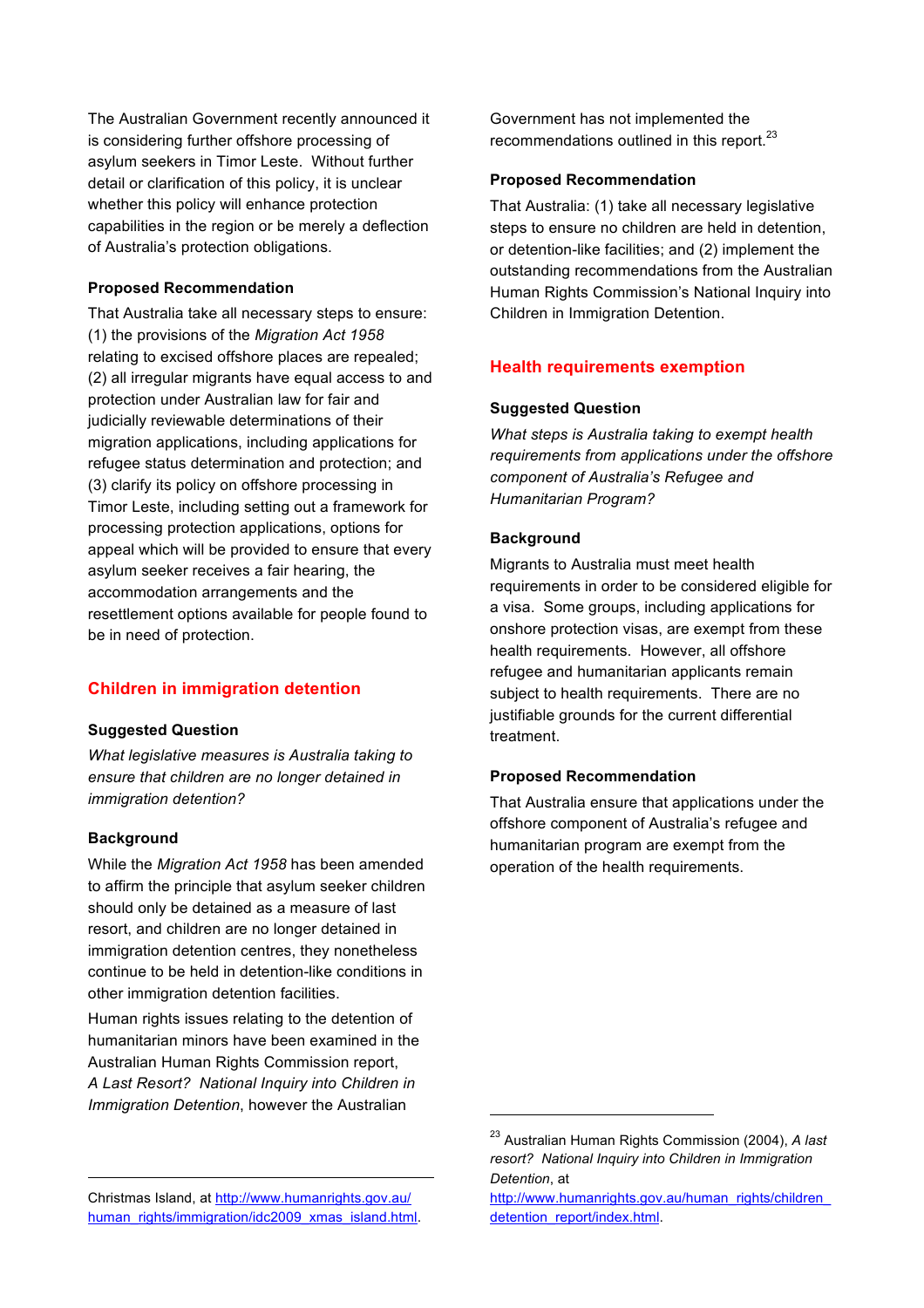**Fact Sheet 9**

## **Culturally and linguistically diverse communities**

## **Multicultural policy**

#### **Suggested Question**

*Why has Australia, a country in which nearly half of all people were born overseas or have a parent who was born overseas, not had a multicultural policy since 2006? What steps is Australia taking to implement a multicultural policy?*

### **Background**

Australia's cultural diversity demands a contemporary multicultural policy to manage its diversity. Australia's last multicultural policy, *Multicultural Australia United in Diversity* (2003 – 2006), expired in 2006. A new multicultural advisory body (the Australian Multicultural Advisory Council) was established by the Australian Government in late 2008. While the Council has produced valuable recommendations in relation to the needs of multicultural Australia through its *People of Australia* (2010) publication, a new multicultural policy has yet to be implemented.

Most unfortunately, it seems that the language of multiculturalism has been "phased-out" in Australia. After the 2010 Federal Election, the title of the "Parliamentary Secretary for Multicultural Affairs and Settlement Services" was changed to the "Parliamentary Secretary for Immigration and Citizenship".

A strong and comprehensive multicultural policy, actively promoted by the Australian Government, is needed to ensure Australia's economic and social prosperity.<sup>24</sup>

#### **Proposed Recommendation**

That Australia develop and implement a comprehensive multicultural policy that affirms Australia's commitment to multiculturalism and addresses issues of access and equity in the delivery of services and information by Government to culturally and linguistically diverse communities. The multicultural policy should be informed by the Australian Multicultural Advisory Council's *People of Australia* publication and be developed in consultation with the multicultural sector.

### **Race Discrimination Commissioner**

#### **Suggested Question**

*Why does Australia only have a part-time Race Discrimination Commissioner, rather than a fulltime Commissioner?*

#### **Background**

l

The Australian Human Rights Commission is Australia's National Human Rights Institution (NHRI). Since 1999, the Commission has been without a full-time Race Discrimination Commissioner. Accordingly, Australia fails in its obligation to support the proper performance of an NHRI under the Paris Principles.

The part-time status of the Race Discrimination Commissioner is unacceptable, given the prevalence of race discrimination in Australia. One in 4 people have experienced discrimination based on race, ethnic or national background.<sup>25</sup>

l

<sup>&</sup>lt;sup>24</sup> The Federation of Ethnic Communities' Councils of Australia (FECCA) has prepared a detailed response to the AMAC statement/recommendations for a multicultural policy, available at www.fecca.org.au.

<sup>25</sup> The Australian Multicultural Advisory Council, *The People of Australia*, 2010, available at http://www.immi.gov.au/about/stakeholderengagement/national/advisory/amac/ (accessed 21 October 2010).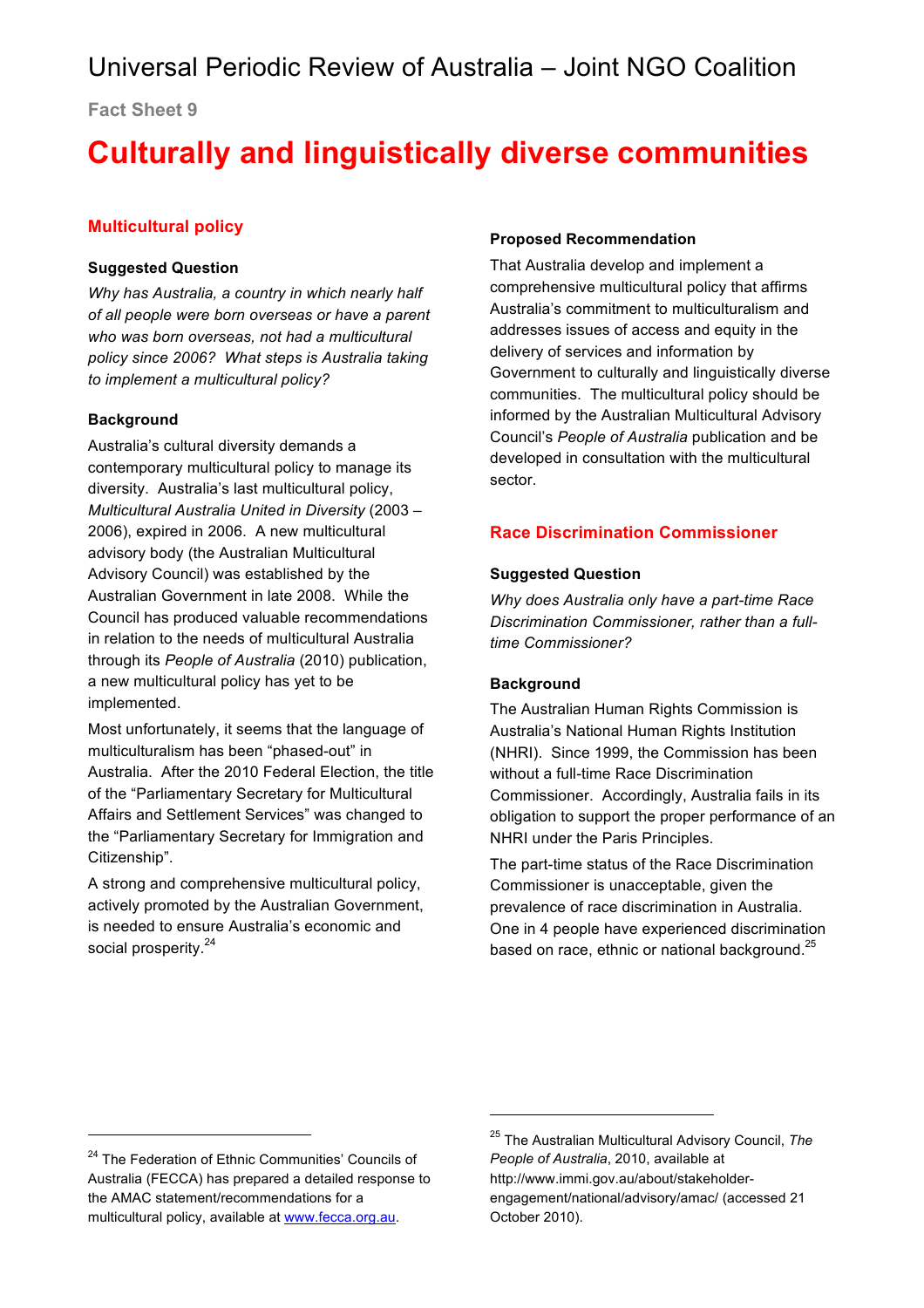The Australian Government has recently highlighted the possibility of ensuring "that other areas of systemic discrimination, such as disability and race, have their own dedicated advocate".<sup>26</sup> The Australian Government is strongly encouraged to pursue this agenda and to extend the role of Race Discrimination Commissioner to full-time, without delay. Further funding to the Australian Human Rights Commission is key to ensuring this objective is met.

#### **Proposed Recommendation**

That Australia (1) immediately appoint a full-time Commissioner exclusively dedicated to Race Discrimination and (2) provide the Australian Human Rights Commission with all necessary funding and human resources to support the role of a full-time Race Discrimination Commissioner.

## **Exemption of the Disability Discrimination Act from the Migration Act**

#### **Suggested Question**

*Why is the* Migration Act 1958 *(Cth) exempt from the* Disability Discrimination Act 1992 *(Cth)?*

#### **Background**

l

Australia's migration laws permit discrimination on the basis of disability by providing that strict health criteria must be met if one is to be granted a visa. The *Migration Act 1958* is currently exempt from the *Disability Discrimination Act 1992*. As a result of this exemption, the migration health assessment repeatedly fails to make a distinction between disability and health. Consequently the health assessment process is discriminatory towards immigrants with disability.

It is not uncommon for families to immigrate without declaring a family member with a disability (leaving them behind, as they believe a family member with disability will compromise their application for a visa) and applying for this member to immigrate to Australia after they arrive. This process is often protracted and extremely traumatic for the family and for the individual left behind.

Families are also being denied permanent residence due to medical assessments of individual family members with disability, including blindness, hearing impairment and autism.

#### **Proposed Recommendation**

That Australia take all necessary legislative measures to ensure that the *Migration Act 1958* is no longer exempt from the *Disability Discrimination Act 1992*.

<sup>26</sup> Australian Labor Party, *A Secure and Fair Australia*, 2010, available at www.alp.org.au/agenda/more-- policies/a-secure-and-fair-australia/.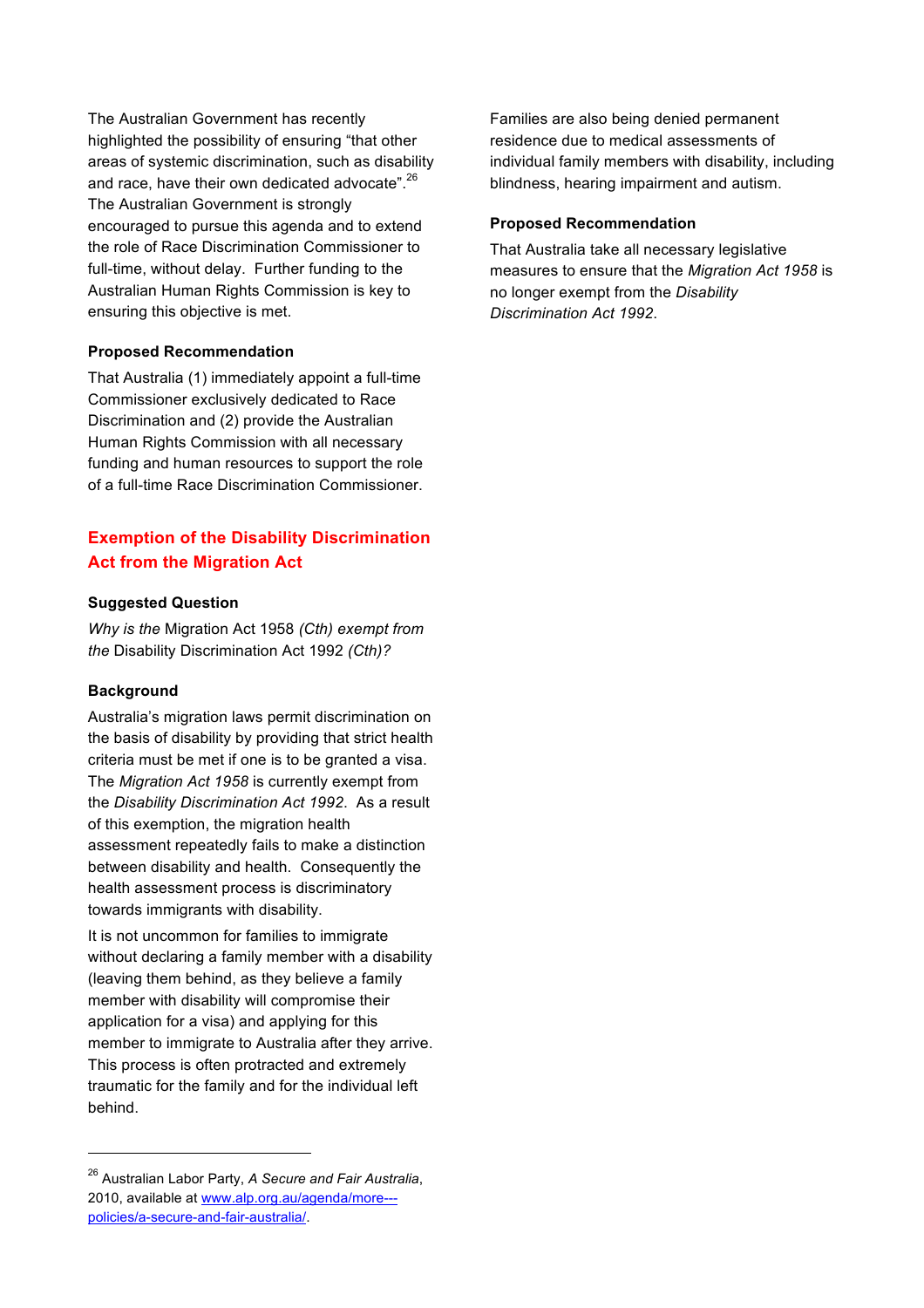**Fact Sheet 10**

## **Administration of justice**

## **Funding of legal aid commissions and community legal services**

#### **Suggested Question**

*What steps is Australia taking, in cooperation with legal aid commissions, community legal services and specialist legal services for Aboriginal and Torres Strait Islander peoples, to determine and provide the minimum level of funding necessary to meet legal need?*

#### **Background**

Funding for legal aid commissions, community legal services and specialist legal services for Aboriginal and Torres Strait Islander peoples is inadequate. In May 2010, the Australian Government announced an increase in funding to specialist community legal services, including Aboriginal and Torres Strait Islander legal services (ATSILS). While this has been welcomed by the sector, there are concerns that the increase does not go far enough to address the systemic crisis in the resourcing of, and access to, specialist services.

Of particular concern:

- between 1997 and 2007, there was an 18% reduction in real funding to community legal centres, who are the 205 not-for-profit community-based organisations that provide free legal advice and services to disadvantaged members of the Australian community and those with special needs;
- a 2009 Australian Senate Inquiry found that there are areas of law not sufficiently funded for the provision of essential legal aid, namely family law and civil law services;
- despite Aboriginal and Torres Strait Islander incarceration rates increasing at an alarming rate over the past decade and the subsequent increase in demand for the ATSILS services, the amount of real funding provided has been declining, compared to mainstream legal aid service providers and departments of public prosecutions; and

• Family Violence Prevention Legal Services (FVPLS) (legal aid providers specialising in family violence, often existing in regional and remote areas) are not always funded to service urban areas where large proportions of Aboriginal and Torres Strait Islander peoples reside. The high incidence of family violence against Aboriginal and Torres Strait Islander women, means that often the FVPLS are the only culturally appropriate legal assistance option available to Aboriginal and Torres Strait Islander women.

#### **Proposed Recommendation**

That Australia take immediate steps to (1) work with community legal service providers, including Aboriginal and Torres Strait Islander Legal Services, to determine and meet the minimum level of funding necessary to meet legal need; and (2) ensure the funding of the Aboriginal and Torres Strait Islander Legal Services and Family Violence Prevention Legal Services is proportionally increased to equal that of mainstream legal aid services and departments of public prosecutions.

## **Interpreter services for Aboriginal and Torres Strait Islander peoples**

#### **Suggested Question**

*What steps is Australia taking to implement a national Aboriginal and Torres Strait Islander interpretive service?*

#### **Background**

Despite the right to an interpreter in criminal proceedings and in some civil proceedings being enshrined in numerous international human rights instruments to which Australia is a party, Aboriginal and Torres Strait Islander peoples continue to be denied adequate access to interpreter services. This means that Aboriginal and Torres Strait Islander peoples can have great difficulty communicating with police, giving evidence, consulting with and giving instructions to their lawyer, and understanding court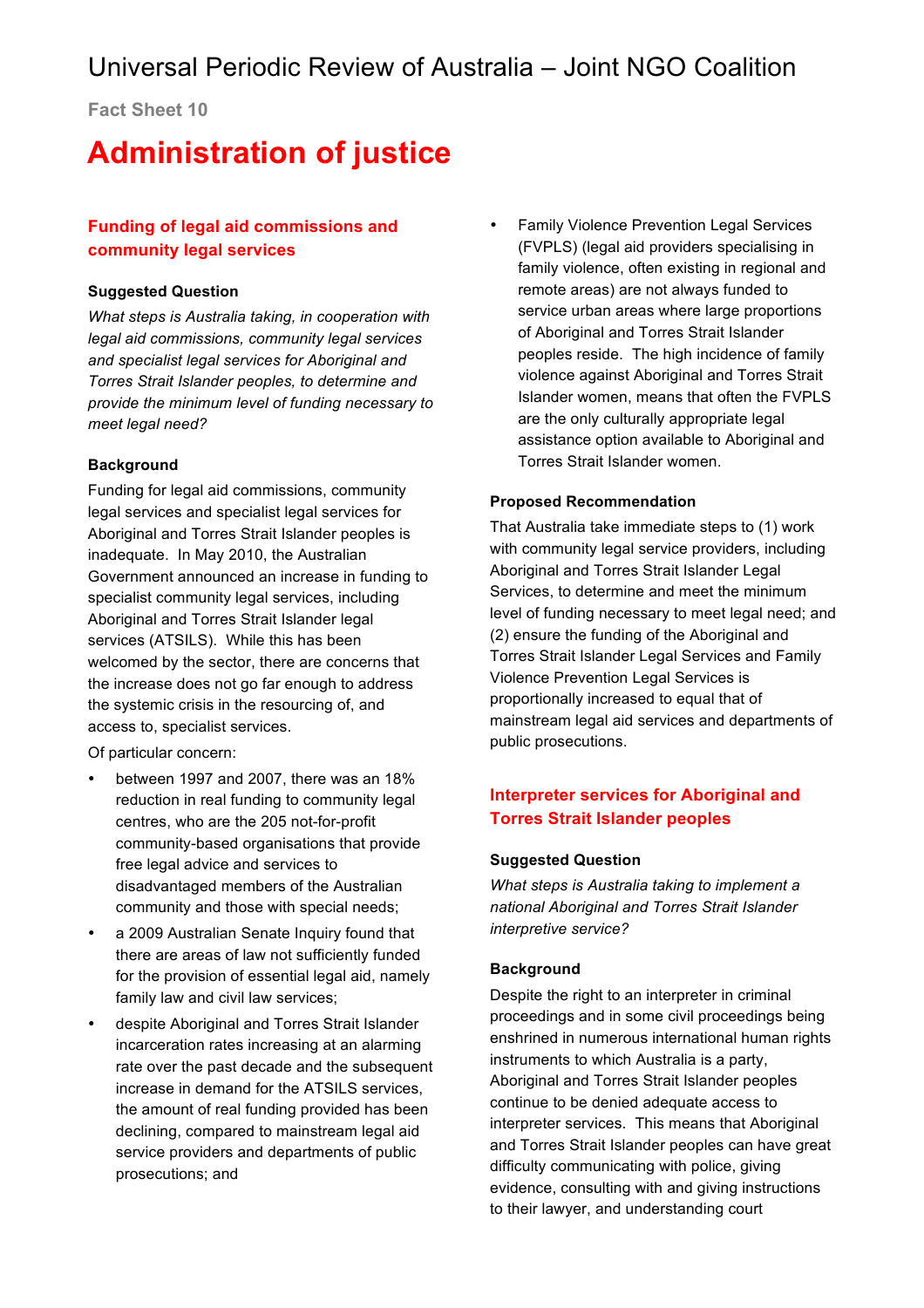proceedings. As a result, Aboriginal and Torres Strait Islander peoples are often denied a fair trial.

#### **Proposed Recommendation**

That Australia provide adequate resources for the establishment and ongoing delivery of a national Aboriginal and Torres Strait Islander interpretive service.

## **Over-representation of young people and Aboriginal and Torres Strait Islander peoples**

#### **Suggested Question**

*What concrete measures is Australia taking to ensure that the criminal justice system does not have a disproportionately harsh effect on vulnerable groups such as young people and Aboriginal and Torres Strait Islander peoples, particularly in states with mandatory sentencing laws?*

#### **Background**

Mandatory sentencing laws, which require that offenders receive automatic terms of imprisonment for minimum prescribed periods for particular offences, continue to operate in Western Australia and the Northern Territory. This means that people who might have not otherwise been sentenced to a term of imprisonment are being incarcerated, with all the attendant destructive impacts (exposure to

violence and abuse, dislocation from pro-social supports such as family and employment). Mandatory sentences are not reviewable by Australian courts.

Mandatory sentencing laws have a disproportionate impact on Aboriginal and Torres Strait Islander peoples and young people. In the Northern Territory, incarceration rates of Aboriginal and Torres Strait Islander peoples is 3.5 times the national rate of imprisonment, and Aboriginal and Torres Strait Islander peoples constitute 83% of the prison population in the Northern Territory. In Western Australia, expansion of mandatory sentencing laws has seen the number of Aboriginal and Torres Strait Islander people in prison double since 2002. Aboriginal and Torres Strait Islander juveniles are 28 times as likely to be detained as other Australian juveniles, and Aboriginal women prisoners are the fastest growing demographic amongst the prison population, with an increase in incarceration rates of 420% in the decade to 2005.

#### **Proposed Recommendation**

That Australia, through its inter-governmental mechanisms, take concrete steps to repeal legislation that provides for mandatory sentencing.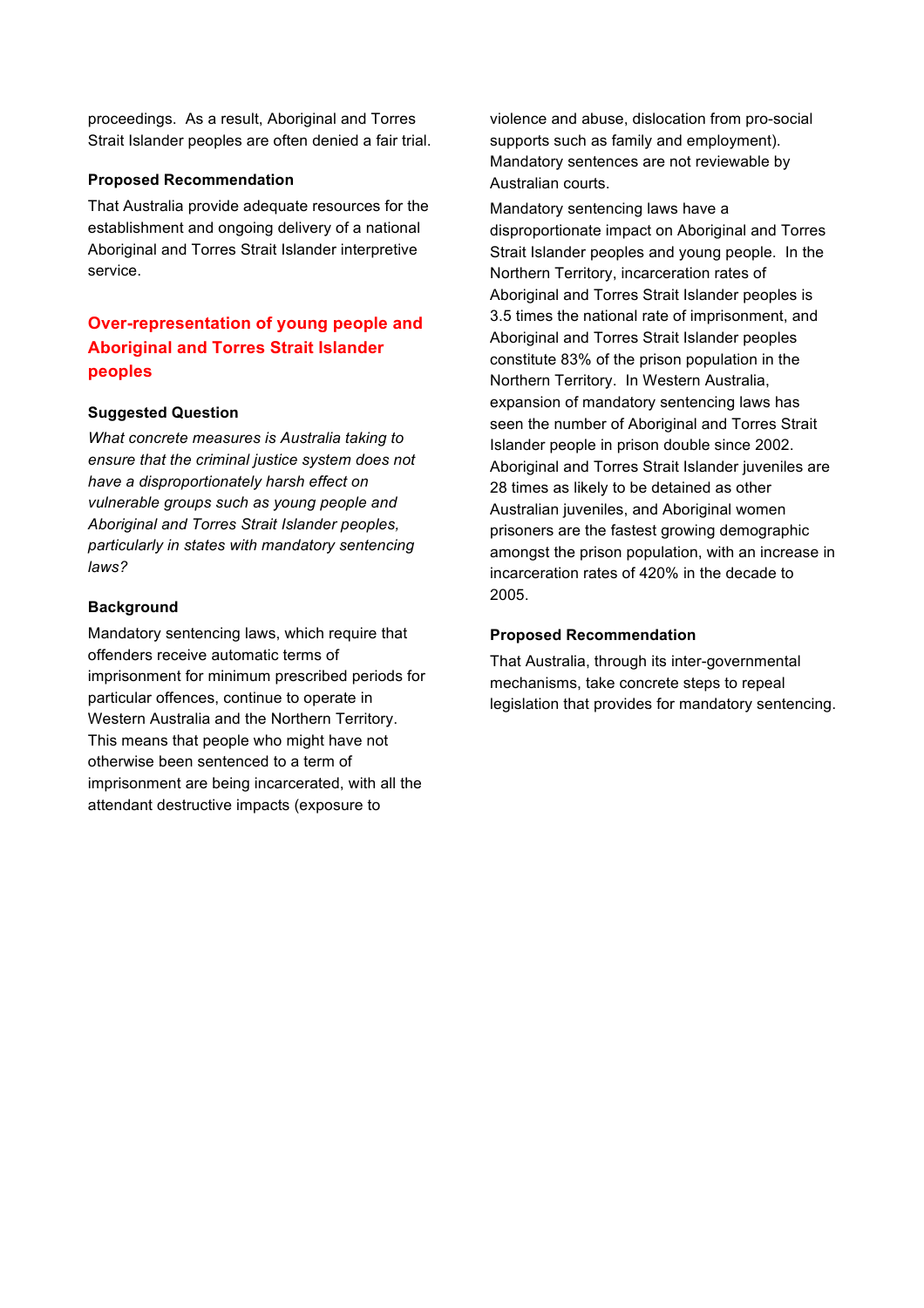**Fact Sheet 11**

## **Housing and homelessness**

### **Right to adequate housing**

#### **Suggested Question**

*How does Australia give comprehensive legislative and practical effect to the right to adequate housing?*

#### **Background**

Australia does not have national legislation that protects the right to adequate housing. In December 2008, the Australian Government released its White Paper on Homelessness, *The Road Home: A National Approach to Reducing Homelessness*, which recommended the enactment of national legislation to enure that people who are homeless or at risk of homelessness receive quality services, adequate support to meet their needs and are treated with dignity and respect. Further, in 2009, a bi-partisan Parliamentary Committee recommended the enactment of a national Homelessness Act which enshrines the right to adequate housing.

Despite this, Australia has to date failed to specifically recognise the right to adequate housing in domestic law. The lack of a comprehensive legal framework to respond to homelessness prevents the progressive realisation of the right to adequate housing in Australia.

#### **Proposed Recommendation**

That Australia enact national legislation which:

- contains a clear definition of adequate housing and explicitly recognises a justiciable right to adequate housing;
- recognises Australia's international human rights obligations in relation to adequate housing; and
- establishes core minimum standards for homelessness services and the availability, accessibility, acceptability and quality of housing.

## **Recommendations of UN Special Rapporteur**

#### **Suggested Question**

*In 2007 the Special Rapporteur on Adequate Housing as a Component of the Right to an Adequate Standard of Living, Miloon Kothari, reported "a serious national housing crisis in Australia" and concluded that "Australia has failed to implement the human right to adequate housing*".27 *What are the causes of this situation?*

#### **Background**

l

On Census night in 2006, the Australian Bureau of Statistics calculated that 105,000 Australians were homeless.28 The causes of homelessness in Australia are multiple and interrelated and include an acute shortage of affordable housing, unemployment, poverty, discrimination, structural inequalities and family violence, as well as individual hardships such as physical and mental health issues, contact with the criminal justice system and experiences with state care and child protection systems.

The shortage of housing is a key cause of homelessness in Australia. There are 173,000 households on waiting lists for public housing in Australia<sup>29</sup> and the wait can be up to 15 years. In 2009, there was a deficit of 493,000 affordable dwellings for people with the lowest incomes. $30$ 

<sup>27</sup> Miloon Kothari, *Report of the Special Rapporteur on Adequate Housing as a Component of the Right to an Adequate Standard of Living, Mission to Australia* (11 May 2007) A/HRC/4/18/Add.2 p 3.

<sup>&</sup>lt;sup>28</sup> See Chris Chamberlain and David MacKenzie, Australian Bureau of Statistics, *Australian Census Analytic Program: Counting the Homeless* (2006) available at www.abs.gov.au.

<sup>29</sup> Productivity Commission, *Report on Government Services 2010* (2010) available at http://www.pc.gov.au/gsp/reports/rogs/2010.

<sup>&</sup>lt;sup>30</sup> National Housing Supply Council, Australian Government, *National Housing Supply Council – 2nd State of Supply Report* (2010) p 103.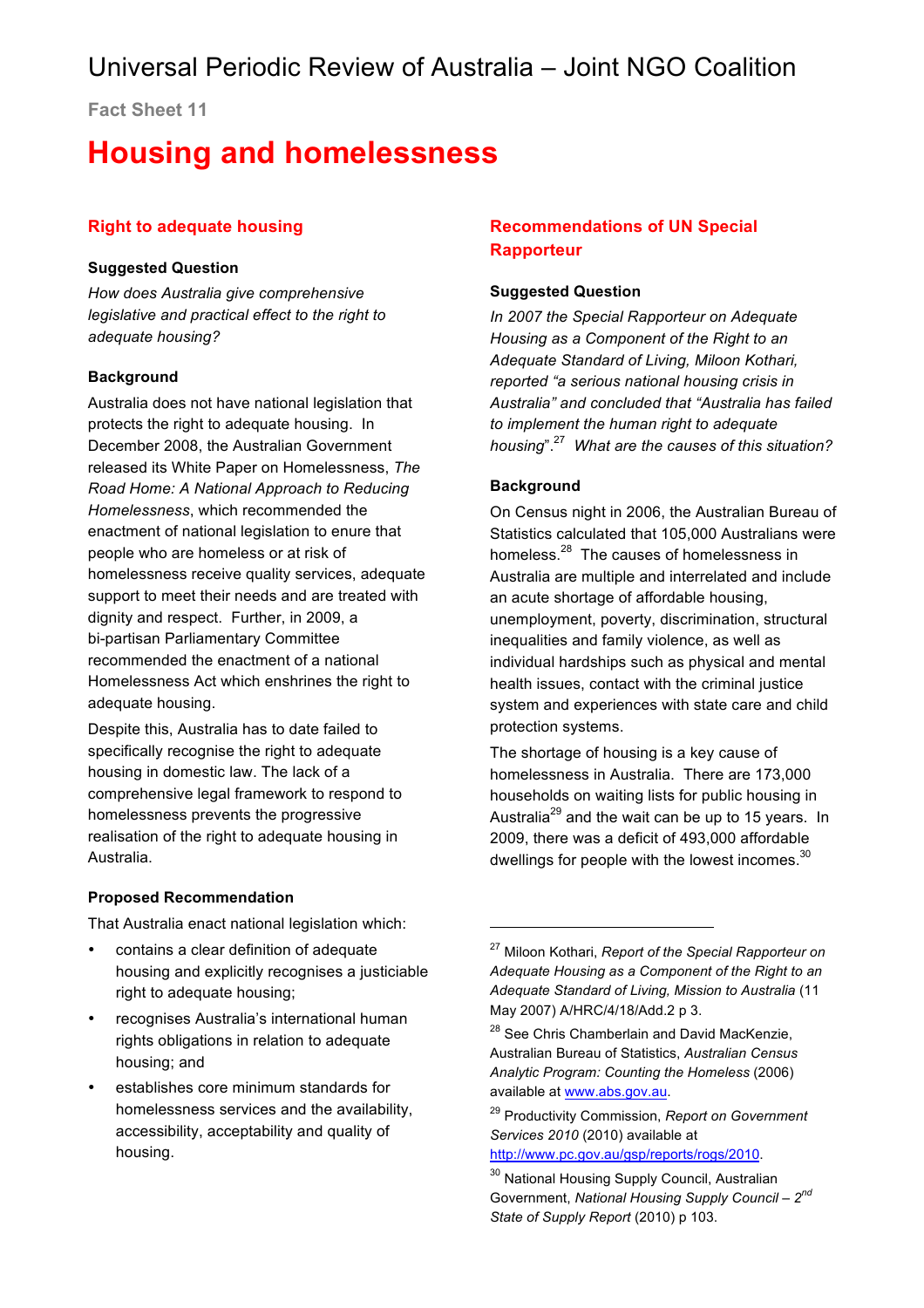Recent Government initiatives have made significant investments in social and affordable housing, but this does not offset the decline in stock over preceding decades. The fact that the number of homeless Australians continues to rise indicates that Australia has failed to implement the right to adequate housing.

#### **Proposed Recommendation**

That Australia (1) commit sustained funding for public and community housing which is considerate of the population increase expected in Australia over the next two decades; (2) provide a greater range of emergency, transitional and public and community housing and relevant support services which recognise the needs of particular groups who are disproportionately affected by homelessness (including Aboriginal and Torres Strait Islander peoples, people in rural and remote areas, people suffering mental illness, victims of domestic violence, asylum-seekers, immigrants and people released from detention); and (3) reconsider the current home ownership model (including tax incentives such as negative gearing and capital gains tax) in regards to its contribution to diminished availability and affordability of housing.

## **A human rights framework for homelessness**

#### **Suggested Question**

*Does Australia recognise homelessness as a human rights issue?*

#### **Background**

Australia has not acknowledged Australia's homeless situation as a human rights issue. It does not recognise that 105,000 homeless Australians represent a failure to protect the human right to adequate housing; or that these Australians also face other human rights breaches, including of their rights to privacy, health, education, public participation, liberty, security, freedom from inhuman and degrading treatment, access to justice, exercise of civil and political rights and freedom from discrimination.

The failure to address homelessness within a human rights framework, and to acknowledge the interconnectedness of the right to adequate housing with other human rights, means that there are significant gaps in the Government's response to the housing crisis.

#### **Proposed Recommendation**

That Australia: (1) recognise Australia's obligations to progressively implement the right to adequate housing in legislation and policy; (2) review residential tenancy laws in order to ensure compliance with international human rights standards, particularly with respect to guaranteeing minimum acceptable accommodation standards and providing protection against eviction and unfair rent increases; and (3) develop minimal acceptable accommodation standards based on the definition of adequate housing in international law, which includes: security of tenure; availability of services; affordability; habitability; accessibility; proximity and cultural appropriateness.<sup>31</sup>

l

<sup>&</sup>lt;sup>31</sup> Committee on Economic, Social and Cultural Rights, *General Comment 4: The Right to Adequate Housing* E/1992/23 (1991).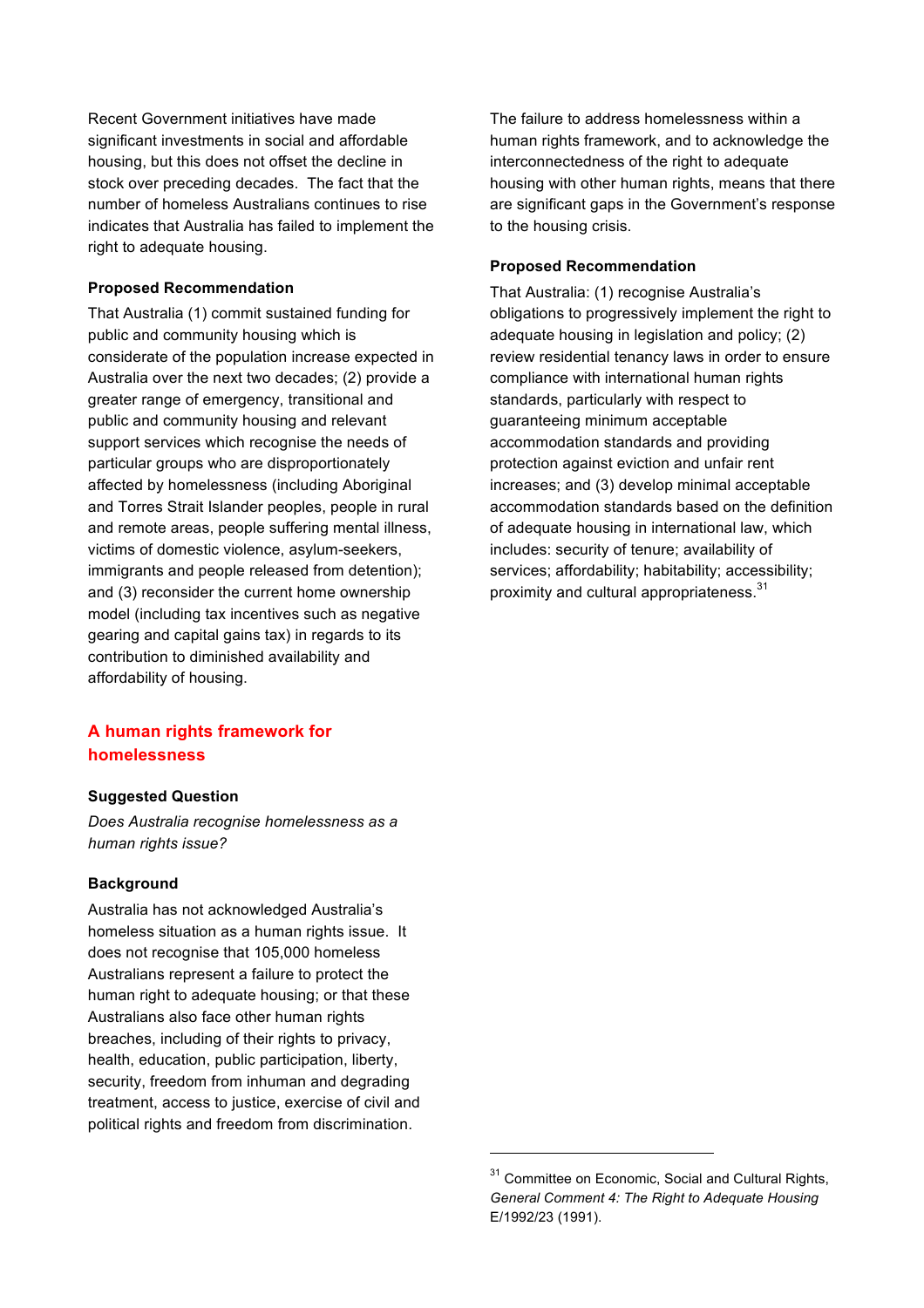**Fact Sheet 12**

## **Poverty**

## **Unacceptably high levels of poverty**

#### **Suggested Question**

*Given that Australia is a prosperous country, why does 12 percent of the population still live in poverty?*

#### **Background**

In 2008, 12 per cent of Australians were found to be living in poverty, which is a higher proportion than the OECD average. $32$  The risk of poverty for Australian sole parents is extremely high, at 70 percent.<sup>33</sup> Older Australians are also particularly affected by poverty. For single people aged over 65, the income poverty rate is 50 percent – the highest of all the countries in the OECD.<sup>34</sup>

Australia's Social Inclusion Agenda aims to address social exclusion and reduce disadvantage. However, social security benefits are currently pegged at rates that leave people living in poverty and the needs of many people on extremely low incomes are not being met. Further, Australia is not using a human rights framework to underpin its Social Inclusion Agenda.

In 2009, the Committee on Economic, Social and Cultural Rights recommended that Australia take all necessary measures to combat poverty and social exclusion and develop a comprehensive poverty reduction and social inclusion strategy.

#### **Proposed Recommendation**

That Australia develop and implement a comprehensive national poverty reduction strategy, which recognises the need for an

http://www.oecd.org/dataoecd/44/47/41525263.pdf. This means that 12 per cent of the population lives on less than half of the median average income.  $33$  Ibid.

adequate level of social security and adjusts Centrelink (the Commonwealth statutory authority responsible for delivering social security payments) levels accordingly.

#### **Compulsory income management**

#### **Suggested Question**

*On what basis does Australia continue the compulsory quarantining of welfare payments for all "vulnerable" persons, including particularly Aboriginal and Torres Strait Islander peoples in the Northern Territory?*

#### **Background**

In 2010, the Australian Government passed legislation expanding the operation of compulsory income quarantining to apply to all "vulnerable" welfare payment recipients across the Northern Territory. Previously, the income management had only applied to Aboriginal communities as part of the Northern Territory Emergency Response (see fact sheet on Aboriginal and Torres Strait Islander peoples). The measure is punitive in nature and its operation is not based on reliable or credible evidence to support its effectiveness.

In 2009, the Committee on Economic, Social and Cultural Rights expressed concern that such conditionalities for the payment of welfare benefits have a negative impact on disadvantaged and marginalised individuals and groups and strongly recommended that abolition of the quarantining of welfare payments under the Northern Territory Emergency Response. Despite this recommendation by CESCR, Australia has expanded the operation of the scheme.

#### **Proposed Recommendation**

That Australia abolish compulsory income quarantining in all communities.

l

<sup>32</sup> OECD, 'Country Note: Australia', *Growing Unequal?: Income Distribution and Poverty in OECD Countries*  (2008), 1, available at

 $34$  Ibid.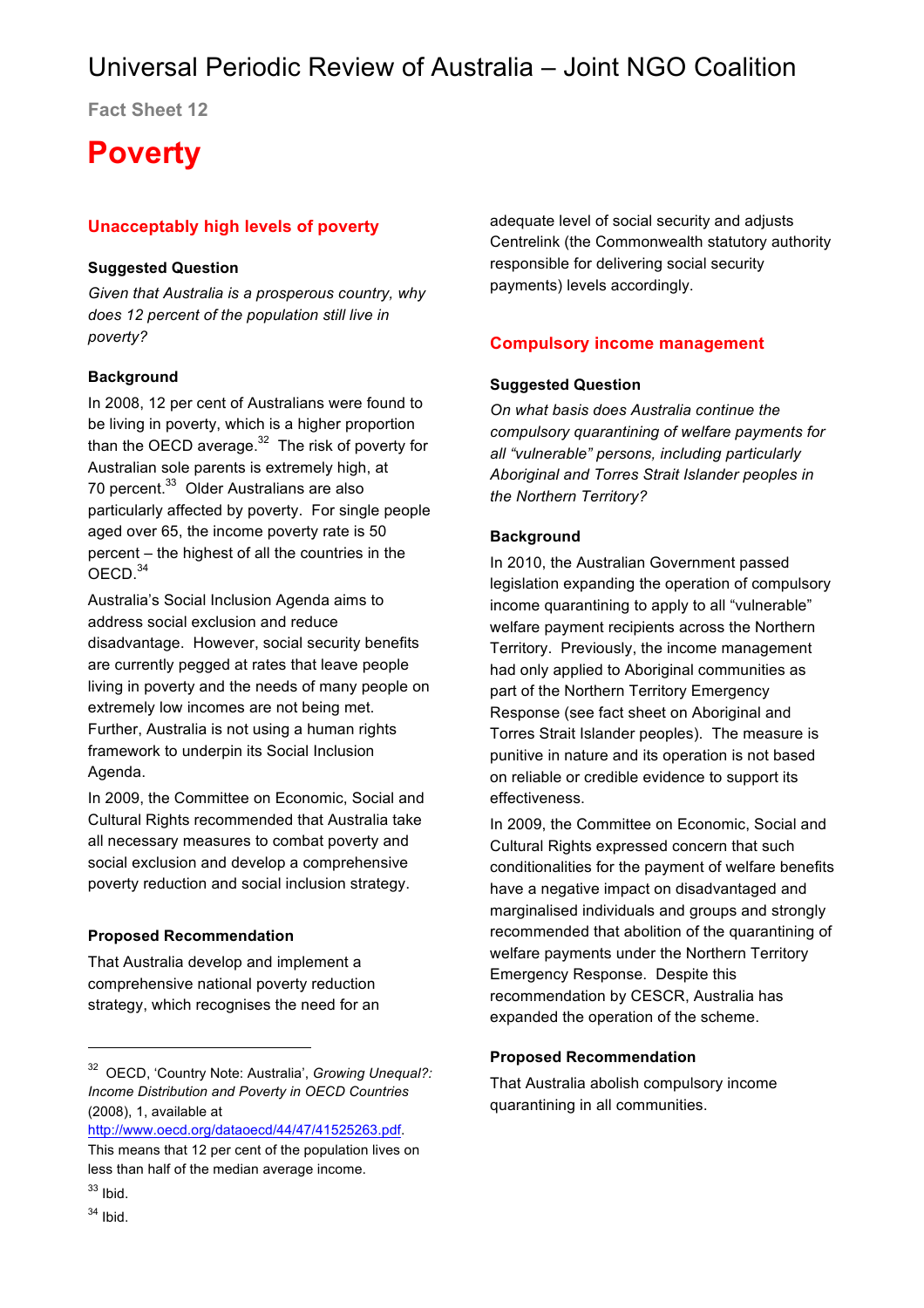**Fact Sheet 13**

## **Mental health care**

#### **Access to appropriate services**

#### **Suggested Question**

*What steps has Australia taken to ensure that persons with mental illness are able to access appropriate health services?*

#### **Background**

Mental health services are significantly underresourced in Australia and there are widespread problems with access to care, quality of care and adequate accommodation for people requiring mental health services.

In 2009, Australia was reviewed for its compliance with *ICESCR*, with the Committee noting its concern with "the insufficient support for persons with mental health problems, as well as the difficult access to mental health services, in particular for Aboriginal and Torres Strait Islander peoples, prisoners and asylum seekers in detention". In this regard, the Committee recommended that Australia:

- allocate adequate resources for mental health services and other support measures for persons with mental health problems in line with the United Nations Principles for the Protection of Persons with Mental Illness and the Improvement of Mental Health Care;
- implement the recommendations of the Australian Medical Association's 2008 report on Aboriginal and Torres Strait Islander health;
- reduce the high rate of incarceration of people with mental diseases; and
- ensure that all prisoners receive an adequate and appropriate mental health treatment when needed.

#### **Proposed Recommendation**

That Australia: (1) allocate adequate resources for mental health services and other support measures for persons with mental illness in line with human rights principles and standards, including developing and setting appropriate benchmarks and indicators; and (2) implement the specific recommendations contained in the Concluding Observations of CESCR relating to mental health services.

## **Recommendations of the UN Special Rapporteur on the right to health**

#### **Suggested Question**

*What steps has Australia taken to implement the recommendations made by the Special Rapporteur on the right to health following his country visit in 2009?*

#### **Background**

In 2009, the UN Special Rapporteur on the right to the highest attainable standard of health undertook a Country Visit to Australia. During his visit, the Special Rapporteur focused on the standard of living and quality of health care and health services for Aboriginal and Torres Strait Islanders, the health of people in prison and health of immigration detainees.

In his report released in June 2010, the Special Rapporteur made a number of recommendations, including that Australia:

- develop a national health policy which includes a detailed plan for the full realisation of the right to health;
- increase engagement with community health providers by prisons, which would improve continuity of care and facilitate reintegration into the community;
- increase resource allocation for diagnosis, treatment and prevention of mental illnesses within prisons;
- assess and invest in the primary health care sector throughout the prison system;
- undertake research regarding Aboriginal and Torres Strait Islander incarceration issues as a matter of urgency;
- reconsider the policy of mandatory detention of irregular immigration arrivals;
- place detainees with a history of torture and trauma in community detention; and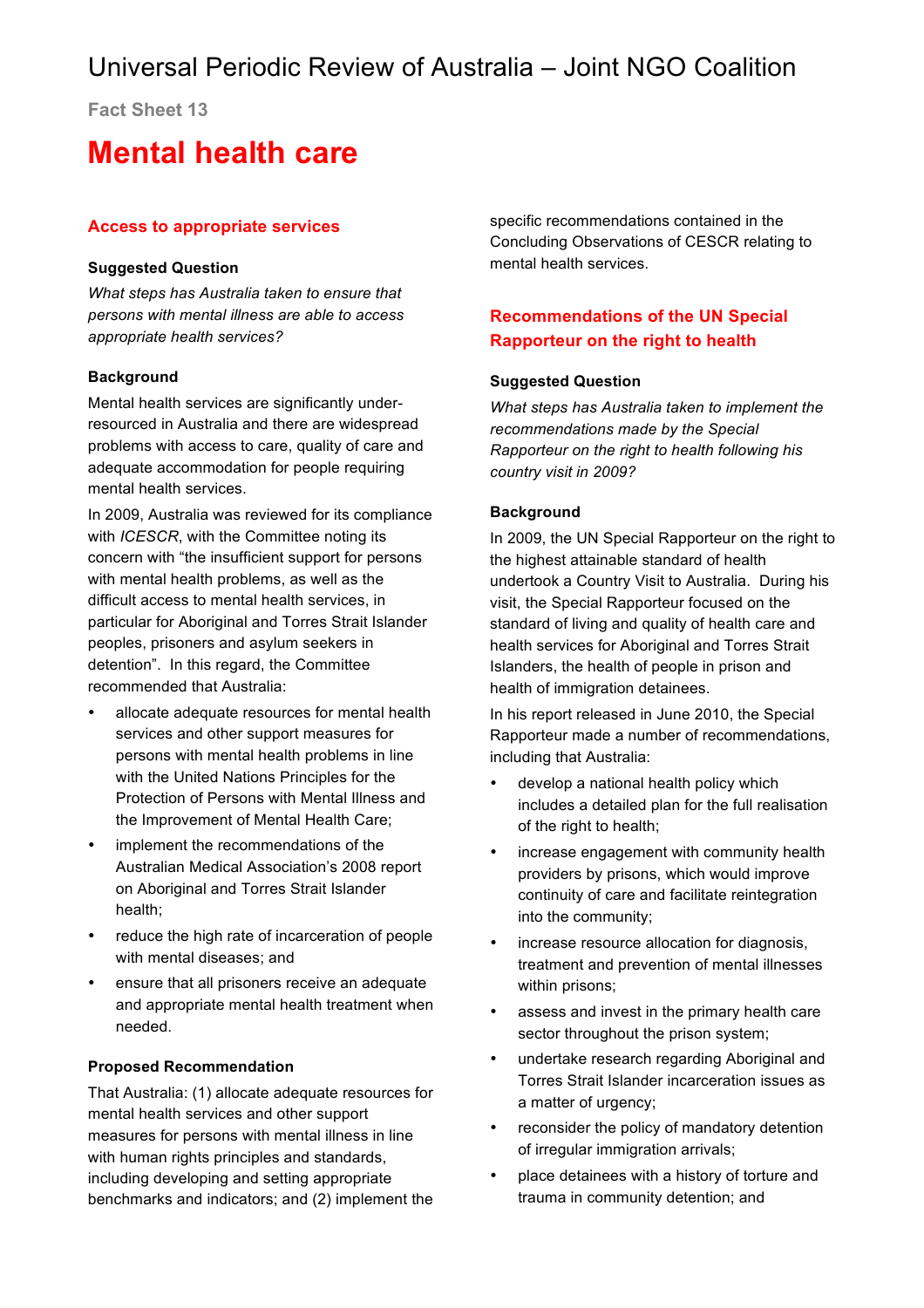• reconsider the appropriateness of detention facilities continuing to operate on Christmas Island, and assess provision of mental health services to this population as a matter of priority.

#### **Proposed Recommendation**

That Australia implement the recommendations of the Special Rapporteur on the right to health.

## **Prisoners' access to appropriate health care**

#### **Suggested Question**

*What steps is Australia currently undertaking to ensure that people in prison are able to access appropriate health services, including particularly mental health services?*

#### **Background**

As identified above, following his visit to Australia in 2009, the UN Special Rapporteur on the right to the highest attainable standard of health made the following specific recommendations relating to health services in prisons:

- increase engagement with community health providers by prisons, which would improve continuity of care and facilitate reintegration into the community;
- increase resource allocation for diagnosis, treatment and prevention of mental illnesses within prisons;
- assess and invest in the primary health care sector throughout the prison system; and
- undertake research regarding Aboriginal and Torres Strait Islander incarceration issues as a matter of urgency.

Similar recommendations were also been made by the Committee on Economic, Social and Cultural Rights in 2009, as well as the Committee against Torture in its 2008 Concluding Observations, regarding the insufficient provision of mental health care in prisons and mentally ill inmates being subjected to extensive use of solitary confinement.

#### **Proposed Recommendation**

That Australia take further steps to provide appropriate health care, including particularly mental health care, to people in prison, including by implementing the recommendations of the Special Rapporteur on the right to heath, the CESCR and CAT.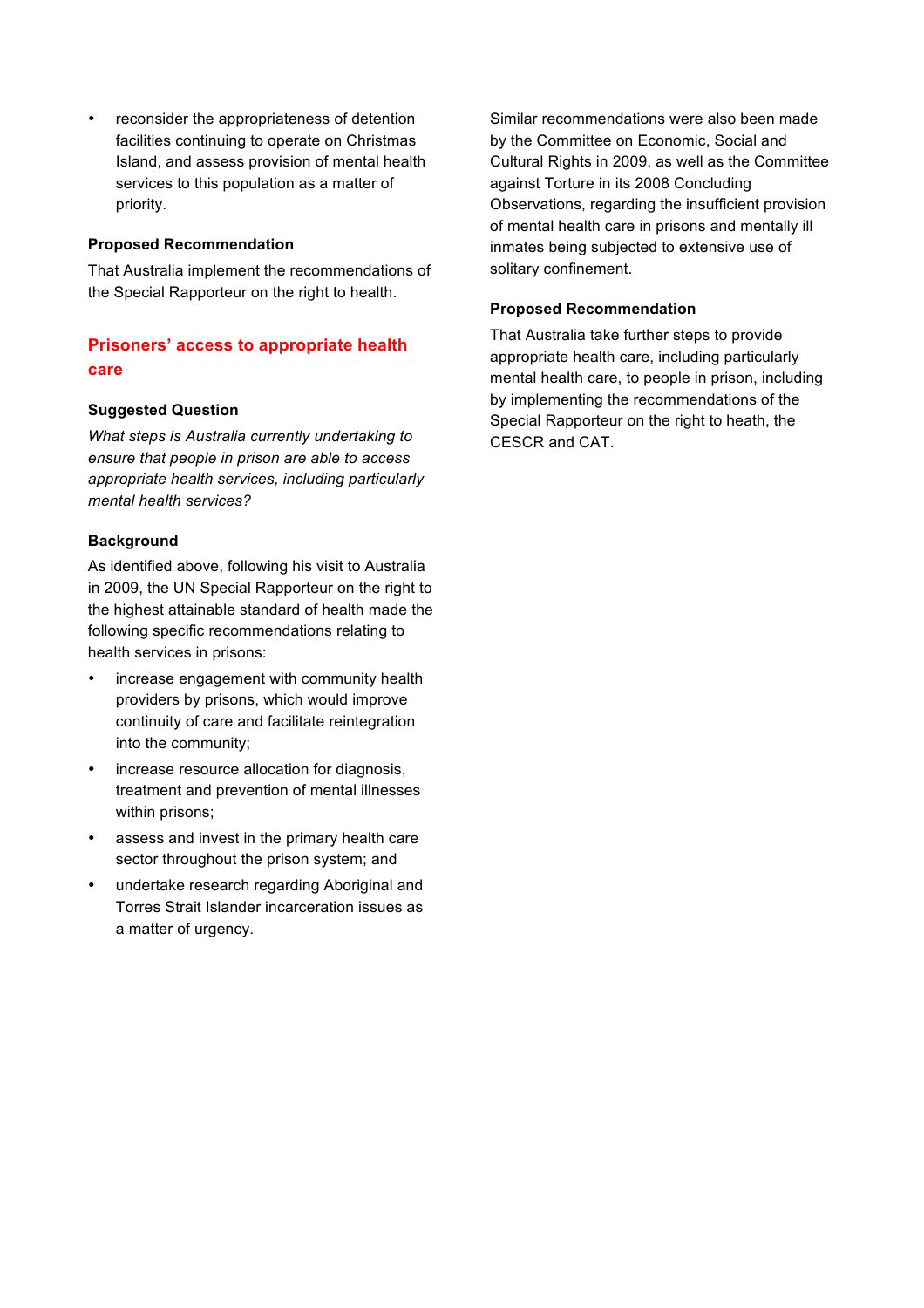**Fact Sheet 14**

## **Counter-terrorism**

## **Compatibility with international human rights standards**

#### **Suggested Question**

*How does Australia ensure that its counterterrorism measures remain necessary and proportionate to combat the threat faced by Australia, and consistent with Australia's international human rights obligations, such as those under ICCPR and the CERD?*

#### **Background**

l

Since 2001, Australia has introduced more than 50 new counter-terrorism laws, often without assessing their potential impact on human rights. $35$  As a result, some aspects of these laws have been found by UN human rights bodies $36$ and independent domestic review bodies $37$  to unduly infringe upon fundamental rights and freedoms, including the right to a fair trial, freedom from arbitrary detention, freedom from torture, freedom of association and the right to nondiscrimination.

<sup>37</sup> The Hon. John Clarke QC, Report of the Inquiry into the Case of Dr Mohamed Haneef, Volume One, November 2008; Report of the Parliamentary Joint Committee on Intelligence and Security, Review of Security and Counter-Terrorism Legislation (December 2006) Report by the Australian Law Reform Commission, Fighting words: A Review of Sedition Laws in Australia (July 2006) Report of the Security Legislation Review Committee (June 2006).

Despite some recent positive developments, including laws to establish an Independent National Security Legislation Monitor, and proposed amendments to sedition laws to ensure they do not infringe on the right to freedom of expression, a number of aspects of Australia's counter-terrorism laws continue to raise serious human rights concern. These include provisions which:

- contain broadly defined terrorist offences (Part 5.3 of the Criminal Code 1995). These offences: rely on an overly broad definition of 'terrorist act'; capture a wide range of conduct unconnected with any specific, planned terrorist act; and give police wide powers to determine who should be charged with or prosecuted for these offences. These provisions infringe the freedom from arbitrary arrest and detention in Article 9(a) ICCPR, and fail to comply with the criteria outlined by the UN High Commissioner for Human Rights for counter terrorism laws.
- allow the police to detain persons or restrict their movement even if they have not been charged with or convicted of any offence (Divisions 104 and 105 of the Criminal Code). The police can obtain control orders or preventative detention orders which allow for a person's liberty to be restricted without having to charge or prosecute a person for a terrorist offence. Once these orders have been made they are difficult to challenge or remove. These provisions infringe upon the freedom form arbitrary detention in Article 9 ICCPR, and freedom of movement in Article 10.
- authorise the Australian Security Intelligence Organisation (ASIO) to require a person to answer questions or to detain a person for up to seven days for the purposes of questioning (Part III Division 3 of the ASIO Act 1979). Under these powers, ASIO can question or detain anyone who is able to substantially assist in the investigation of a terrorism offence, even if they are not suspected of being involved in a terrorist offence. People

 $35$  A comprehensive list of the relevant legislation is available at http://www.nationalsecurity.gov.au/ agd/www/nationalsecurity.nsft.

<sup>36</sup> See, Human Rights Committee, *Concluding Observations of the Human Rights Committee: Australia* (March 2009), Report of the Special Rapporteur on the promotion and protection of human rights and fundamental freedoms while countering terrorism, *Australia: Study on Human Rights Compliance while Countering Terrorism* (14 December 2006), *Concluding Observations of the Committee on the Elimination of Racial Discrimination: Australia* (27 August 2010).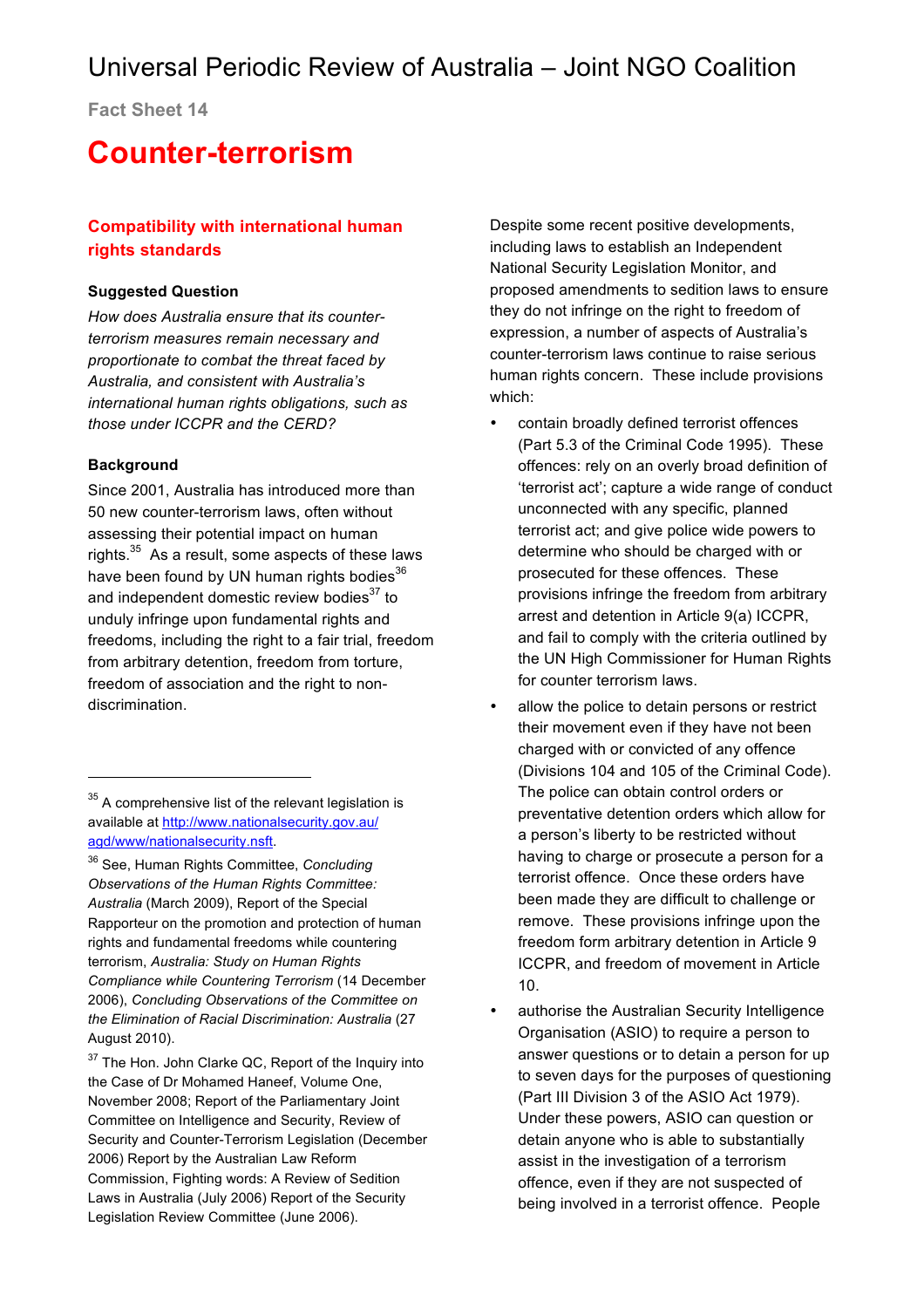detained are required to keep certain information secret, and have limited opportunities to contact family or lawyers, or to challenge their detention. These provisions infringe Article 9 ICCPR, and the right to a fair trial in Article 14.

- prevent a person charged with a terrorist offence from being released on bail, unless 'exceptional circumstances' are shown to exist (s15AA of the Crimes Act 1914). These provisions, which reverse the usual presumption in favour of bail, infringe upon the right to be presumed innocent and the right not to be detained while awaiting trial, in Article 9 ICCPR.
- empower the Attorney-General, with Parliament's approval, to ban certain organizations and criminalise any interaction with that organisation (Division 102 of the Criminal Code). Under these provisions, an organisation can be declared a 'terrorist organisation' if, for example, it is involved in preparing or planning a terrorist act, or praises the doing of a terrorist act by another organisation. Once an organisation has been declared to be a 'terrorist organisation', serious criminal penalties apply to anyone who is a member of or connected with the organisation. These provisions infringe the freedom of association, in Article 22 ICCPR and freedom of expression, in Article 19.
- provide police with expanded powers to stop, question and search persons for the purposes of investigating and preventing terrorism, (ss3UA-3UK of the Crimes Act). Once an area has been declared a 'prescribed security zone' by the Attorney General, the police can use their stop, search, questioning and seizure powers on anyone in this zone, even if they are not suspected of committing or planning to commit a terrorist act. These provisions potentially interfere with the right to liberty and security in Article 9 ICCPR and the right to undertake lawful demonstrations, in Article 19.

Many of Australia's counter-terrorism measures impact particularly harshly on Australia's Muslim and Arab population, and have intensified experiences of fear, alienation and distrust of authority experienced by these communities since 11 September 2001. For example, often members of the Muslim and Arab community are the subject of the police's expansive investigative powers, and almost all organisations that have been listed as 'terrorist organisations' have selfidentified as Islamic organisations. The UN CERD Committee has recommended that Australia ensure that its counter-terrorism measures do not discriminate in purpose or effect on grounds of race, colour, descent, or national or ethnic origin.

#### **Proposed Recommendation**

That Australia immediately review and amend its counter-terrorism laws and practices to ensure that they are consistent with Australia's international human rights obligations. This should include: (1) enacting a federal Human Rights Act to assess counter terrorism laws against human rights standards; (2) immediately appointing a National Security Legislation Monitor, to review and report on the operation, effectiveness and implications of Australia's counter-terrorism law, including their continued necessity and their compliance human rights; and (3) amending counter terrorism laws and practices to respond to past recommendations of UN treaty bodies and Special Rapporteurs, and to ensure full conformity with the ICCPR, CAT, and CERD.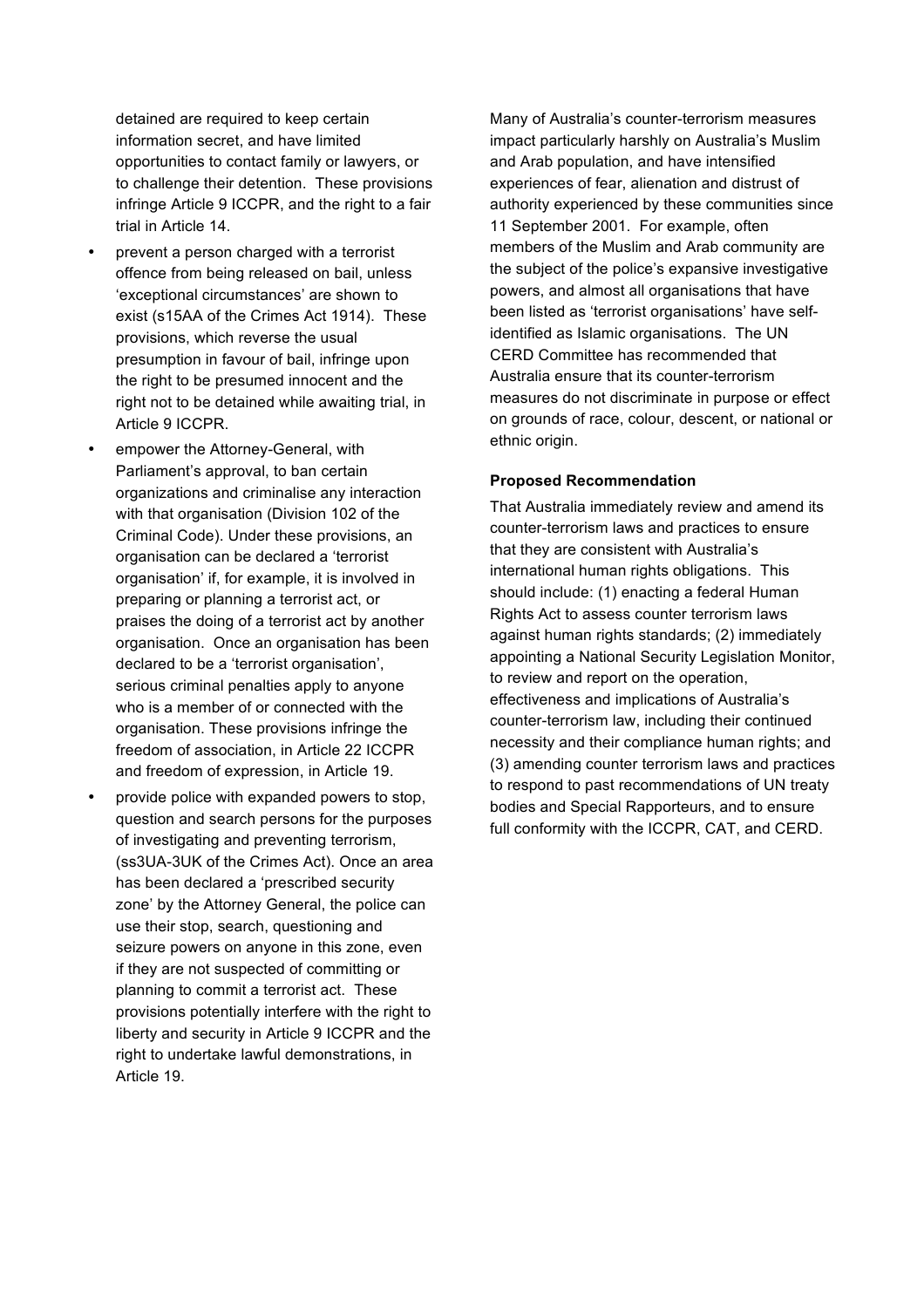**Fact Sheet 15**

## **Police**

## **Police oversight, regulation and accountability**

#### **Suggested Question**

*How do the interactions of Australia's police with the wider community conform with the international human rights to be free from torture, cruel, inhuman and degrading treatment or punishment, the entitlement to equality and nondiscrimination, and minority rights?*

#### **Background**

There is a lack of regulation and accountability regarding the use of force (including lethal force) by police and deaths in custody (in particular, Aboriginal deaths in custody) in many Australian jurisdictions. There are inadequate means for independently investigating police conduct and a lack of access to effective remedies where police misconduct is proven to have occurred. There is evidence of targeting and harassment by police of Aboriginal and Torres Strait Islander peoples<sup>38</sup> and of newly arrived migrants (particularly those from Africa).

#### **Proposed Recommendation**

l

That Australia: (1) establish independent, effective police oversight mechanisms; (2) legislate to regulate the use of force in a human rightscompliant way; (3) mandate compulsory human rights and anti-racism training for police across all Australian jurisdictions; and (4) implement a system whereby any death that occurs in police custody (and especially those concerning the death of an Aboriginal person) be investigated by an independent and impartial body.

#### **Expansion of coercive powers**

#### **Suggested Question**

*What safeguards are in place in Australia to ensure that individuals are not deprived of their human rights to liberty and security of person during interactions with police?*

#### **Background**

Legislation has been introduced and implemented across Australia as part of a commitment towards "tackling the growing incidences of drunkenness, disorderly behaviour and violence"<sup>39</sup>. Such legislation significantly extends the coercive powers available to police to search and apprehend individuals including, in some instances, without any need for suspicion on reasonable grounds regarding the commission of an offence. The legislation has had a disproportionate affect and impact on young, Aboriginal and Torres Strait Islander peoples, homeless and mentally ill individuals.

#### **Proposed Recommendation**

That Australia: (1) reinstate the need for suspicion on reasonable grounds that an offence has been committed as a standard into all summary offences and control of weapons legislation across Australia; and (2) invest more money and resources towards human rights-based education and training which advocates for a communityoriented solution to addressing the root causes of criminal behaviour such as disorderly behaviour and violence.

 $\overline{a}$ 

<sup>&</sup>lt;sup>38</sup> See, for instance, Ethical Standards Department, Victoria Police and Indigenous Issues Unit, Department of Justice, *Koorie Complaints Project - 2006-2008 - Final Report* (2008), pages 7, 18 and 19; Vic Health, *Building on Our Strengths: A Framework to Reduce Race-based Discrimination and Support Diversity in Victoria* (December 2009), page 31.

<sup>39</sup> See, for example, the *Summary Offences and Control of Weapons Acts Amendments Bill 2009* (Vic).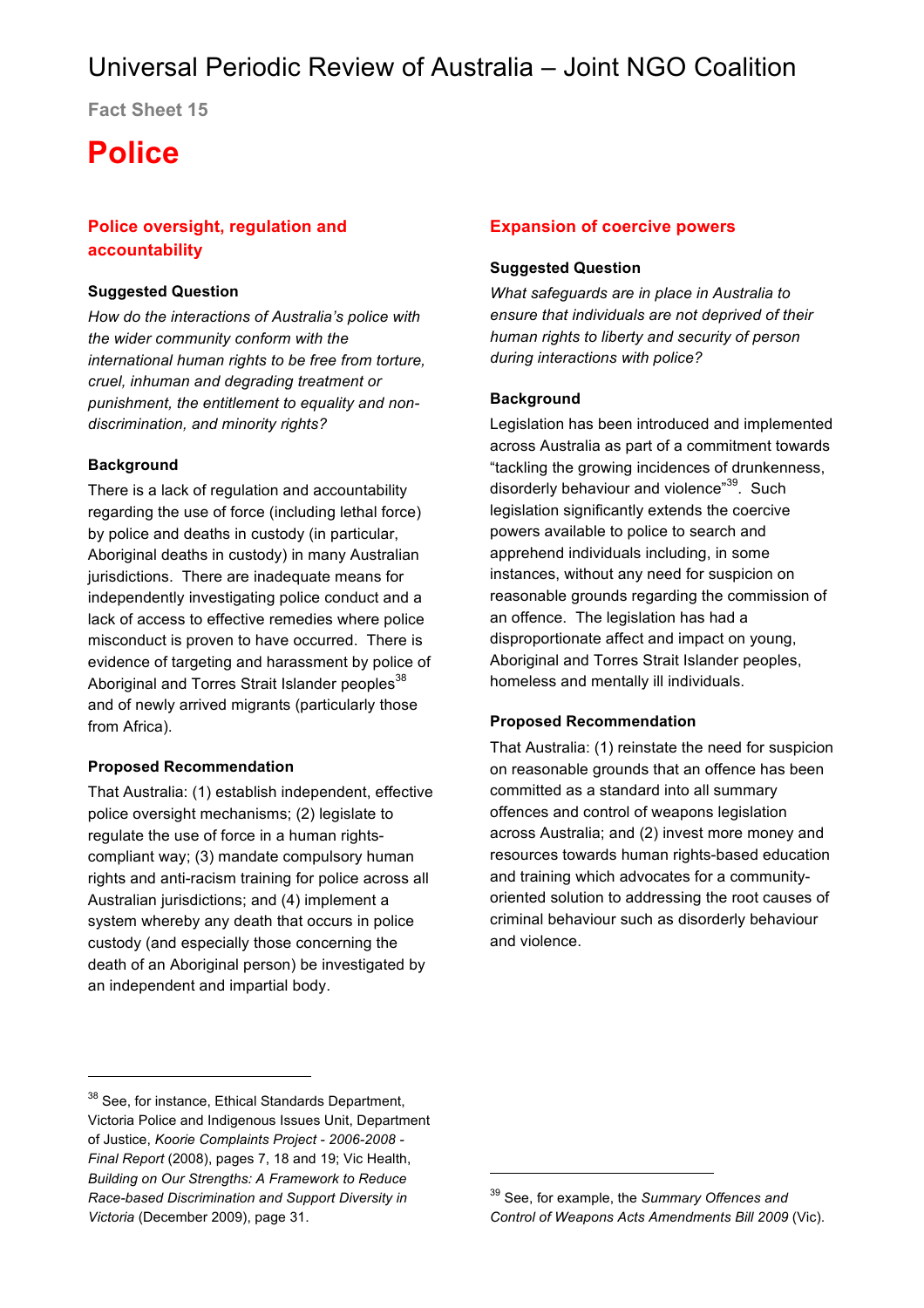**Fact Sheet 16**

## **Prisoners and prison conditions**

## **Access to appropriate health services**

### **Suggested Question**

*What steps is Australia currently undertaking to ensure that people in prison are able to access appropriate health services, including particularly mental health services?*

## **Background**

The number of forensic patients and mentally ill inmates housed in Australian prisons has steadily increased, without a proportionate increase in mental health resources available. Around one in every five prisoners in Australia suffer from serious mental illness.<sup>40</sup> There is substantial evidence from across Australia that access to adequate mental health care in prisons is manifestly inadequate, that the mentally ill in prison are often 'managed' by segregation, and that such confinement – often for very long periods – can seriously exacerbate mental illness and cause significant psychological harm.<sup>41</sup>

Following his visit to Australia in 2009, the UN Special Rapporteur on the right to the highest attainable standard of health, Mr Anand Grover, made the following specific recommendations relating to health services in prisons:

- increase engagement with community health providers by prisons, which would improve continuity of care and facilitate reintegration into the community;
- increase resource allocation for diagnosis, treatment and prevention of mental illnesses within prisons;
- assess and invest in the primary health care sector throughout the prison system; and

l

• undertake research regarding Aboriginal and Torres Strait Islander incarceration issues as a matter of urgency.

Similar recommendations were also made by the Committee on Economic, Social and Cultural Rights in 2009, as well as the Committee against Torture in its 2008 Concluding Observations, regarding the insufficient provision of mental health care in prisons and mentally ill inmates being subjected to extensive use of solitary confinement.

## **Proposed Recommendation**

That Australia (1) take further steps to provide appropriate health care, including particularly mental health care, to people in prison, including by implementing the recommendations of the Special Rapporteur on the right to heath, the CESCR and CAT; and (2) provide adequate resources for mental health diagnosis and treatment within prisons, in particular for the provision of services to specific groups of prison populations.

## **Conditions in prisons**

## **Suggested Question**

*What steps has Australia been undertaking to implement the Committee against Torture's 2008 recommendations relating to conditions of prison and concerns about the use of "supermaximum" prisons?*

## **Background**

Conditions in prison, including transport between prisons and in "supermaximum" prisons, raises serious human rights concerns in Australia. Australian "supermaximum" prisons are currently used to house a range of inmates, including those on remand, terrorist suspects and convicted prisoners. Some of these inmates suffer from mental illness. In 2008, the Committee against Torture expressed concern about these prisons and asked the Australian Government to review

<sup>40</sup> J P R Ogloff et al, *The Identification of Mental Disorders in the Criminal Justice System* (Australian Institute of Criminology, March 2007).

<sup>&</sup>lt;sup>41</sup> See, eg, Forensicare (Victorian Institute of Forensic Mental Health), *Submission to Senate Select Committee on Mental Health* (May 2005) 4, 5, 19 & 20. See also: NSWCCL Shadow Report, [149]-[150].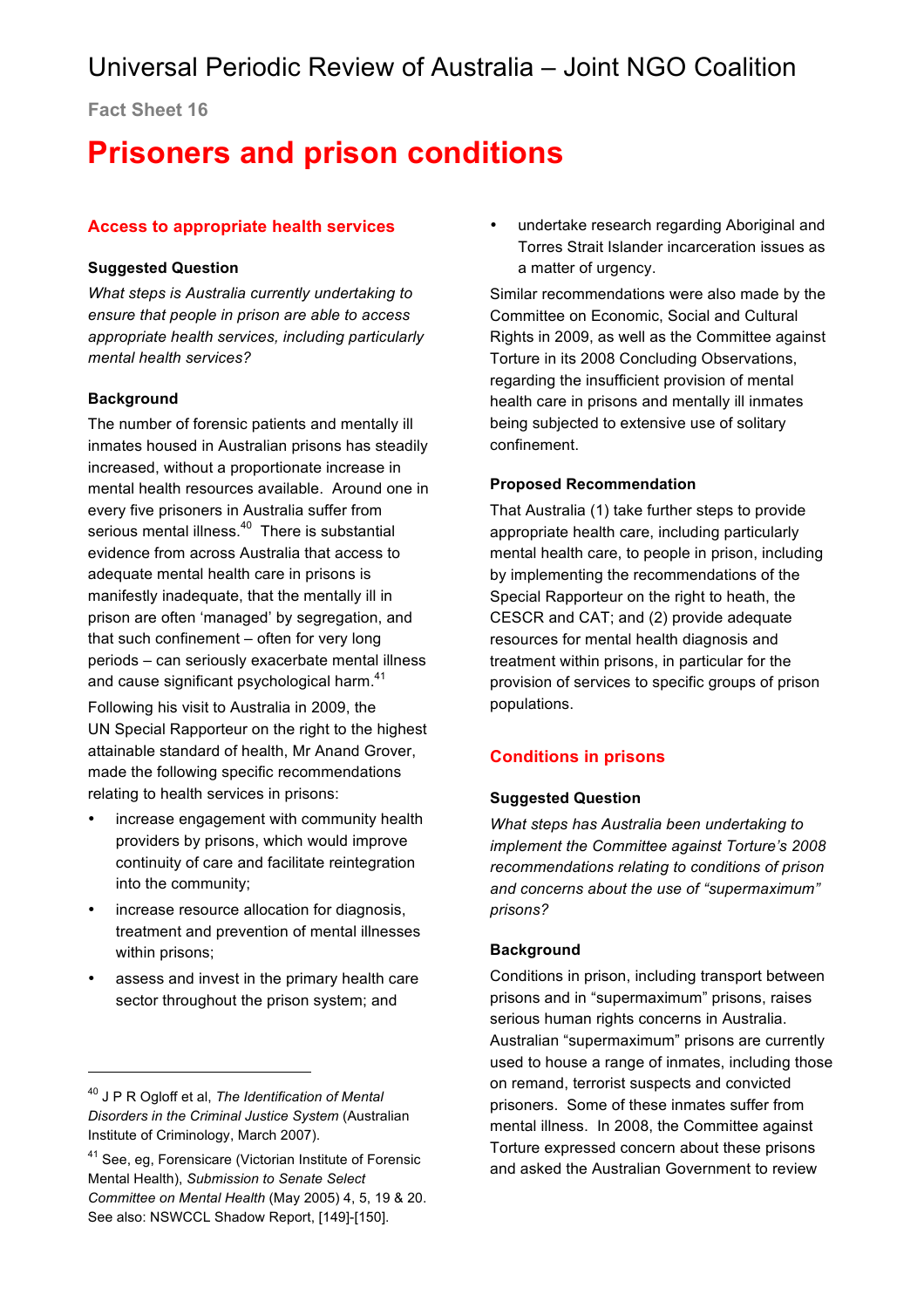conditions in these facilities and report back to the Committee on its progress.<sup>42</sup>

Overcrowding is also a real problem in many Australian prisons. The Committee against Torture also recommended in 2008 that Australia take urgent action to reduce overcrowding. Additionally, reports have emerged from the Northern Territory about the increase in intellectually disabled and mentally ill people who remain incarcerated due to lack of appropriate care facilities.

#### **Proposed Recommendation**

That Australia implement the recommendations made by the Committee against Torture in 2008.

## **Imprisonment rates of Aboriginal and Torres Strait Islander peoples**

#### **Suggested Question**

*What strategies does Australia have in place to reduce the imprisonment rates of Aboriginal and Torres Strait Islander peoples?*

#### **Background**

l

Aboriginal and Torres Strait Islander peoples in Australia are among the most incarcerated people in the world. The national rate of imprisonment of Aboriginal and Torres Strait Islander peoples continues to increase. Incarceration rates of Aboriginal and Torres Strait Islander peoples are at least 11 times higher than the rate for non-Indigenous Australians. Aboriginal and Torres Strait Islander children between 10 and 14 years of age are 30 times more likely to be incarcerated than their non-Indigenous peers. Aboriginal and Torres Strait Islander women are almost 20 times more likely to be incarcerated than non-ATSI women.<sup>43</sup> In 2006, the UN Human Rights Committee found that the treatment of an Aboriginal juvenile in a NSW prison amounted to

inhumane treatment. The juvenile, Mr Brough, was placed in isolation in an *adult* prison, exposed to artificial light for long periods and had his blanket and some of his clothes removed.<sup>44</sup>

#### **Proposed Recommendation**

That Australia (1) place greater emphasis on access to education and rehabilitative services in prison and on post-release programs and support for Aboriginal and Torres Strait Islander peoples, including in the areas of health care, housing and education; and (2) conduct an independent inquiry on the interaction of Aboriginal and Torres Strait Islander peoples with the criminal justice system, with a view to implementing strategies to reduce imprisonment rates.

 $\overline{a}$ 

<sup>42</sup> Committee Against Torture, *Concluding Observations: Australia* (15 May 2008) UN Doc. CAT/C/AUS/CO1, [24], [37].

<sup>43</sup> See generally, Australian Bureau of Statistics, *Prisoners in Australia 2006* (2006) which reveals that prison numbers across Australia increased by 42% between 1996 and 2006 and that Aboriginal people constitute 24% of the prison population compared with approximately 2% of the general population.

<sup>44</sup> *Brough v Australia,* UN Doc CCPR/C/86/D/1184/2003 (2006).